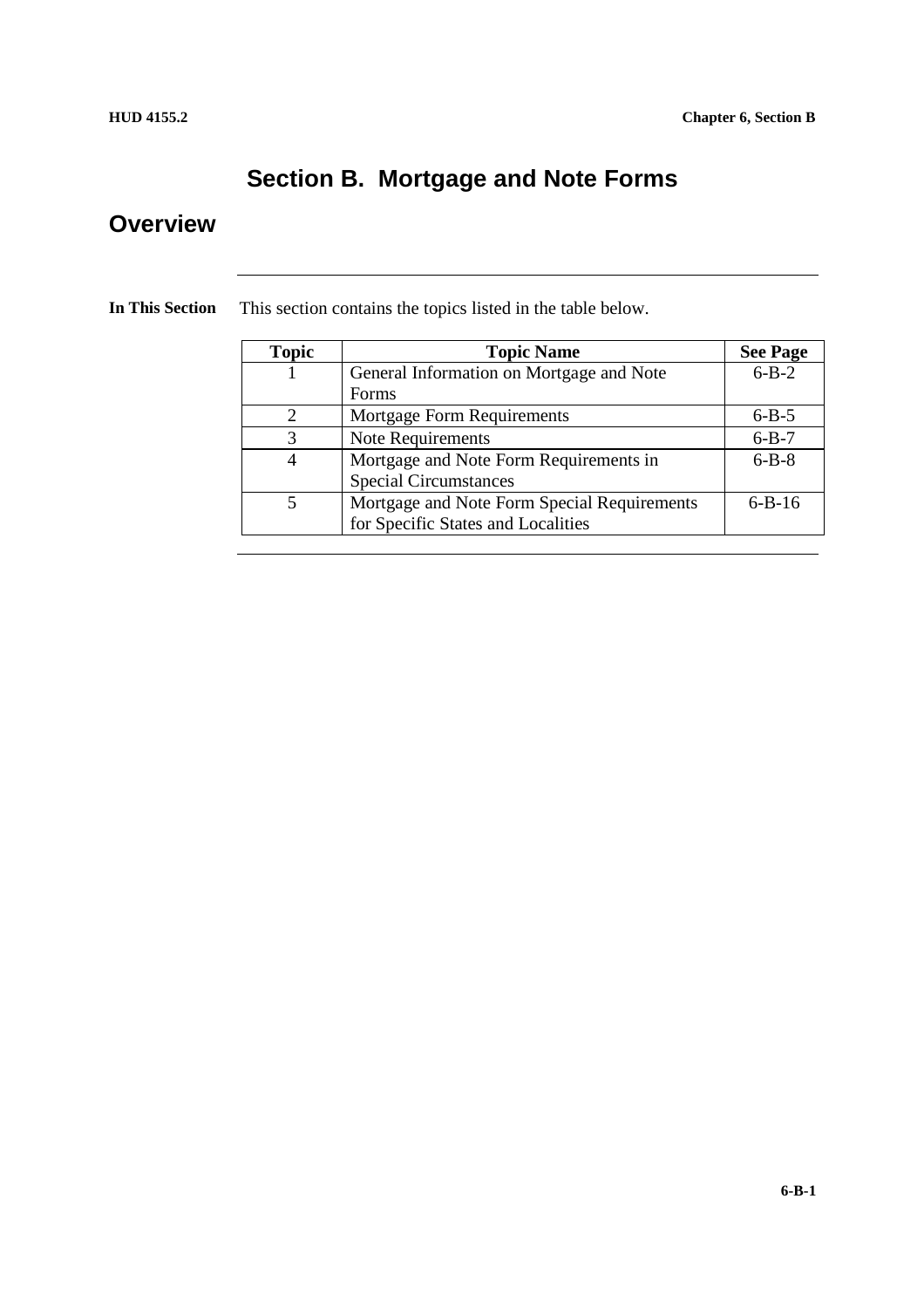# **1. General Information on Mortgage and Note Forms**

| <b>Introduction</b>                                                     | This topic contains general information on mortgage and note forms,<br>including                                                                                                                                                                                                                                                                                                               |  |
|-------------------------------------------------------------------------|------------------------------------------------------------------------------------------------------------------------------------------------------------------------------------------------------------------------------------------------------------------------------------------------------------------------------------------------------------------------------------------------|--|
|                                                                         | • definitions of mortgage and note<br>• obtaining mortgage and note forms<br>• lender responsibility for determining mortgage and note form compliance<br>• mortgage and note format, and<br>• HOC authority to impose additional requirements.                                                                                                                                                |  |
| <b>Change Date</b>                                                      | December 23, 2010                                                                                                                                                                                                                                                                                                                                                                              |  |
| 4155.2 6.B.1.a<br><b>Definitions of</b><br>Mortgage and<br>Note         | For purposes of this section, the term<br>• "mortgage" includes any form of security instrument that is commonly used<br>in a jurisdiction in connection with a loan secured by a one to four family<br>residential property, such as a deed of trust or security deed, and<br>• "note" includes any form of credit instrument commonly used in a<br>jurisdiction to evidence a mortgage loan. |  |
| 4155.2 6.B.1.b<br><b>Obtaining</b><br>Mortgage and<br><b>Note Forms</b> | The FHA does not provide mortgage and note forms. The lender is<br>responsible for developing or obtaining mortgage and note forms that comply<br>in form and substance with FHA and applicable state and local requirements<br>for $a(n)$                                                                                                                                                     |  |
|                                                                         | • recordable and enforceable mortgage, and<br>• enforceable note.                                                                                                                                                                                                                                                                                                                              |  |
|                                                                         | The mortgage and note <i>must</i> be separate documents.                                                                                                                                                                                                                                                                                                                                       |  |
|                                                                         | References: For information on the<br>• FHA <i>Model Mortgage Form</i> , see HUD 4155.2 6.B.2, and<br>• FHA Model Note Form, see HUD 4155.2 6.B.3.                                                                                                                                                                                                                                             |  |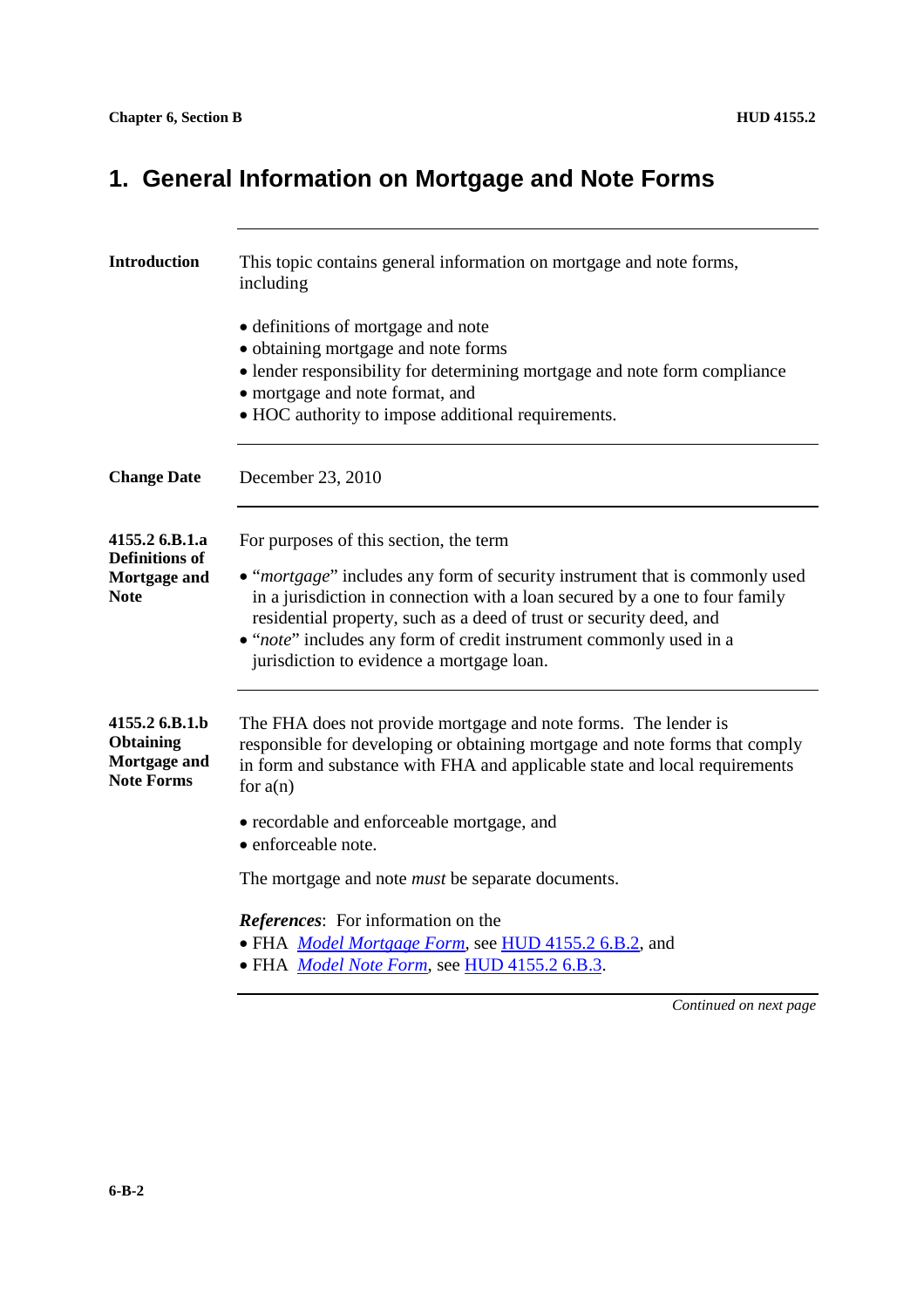# **1. General Information on Mortgage and Note Forms,** Continued

| 4155.2 6.B.1.c<br><b>Lender</b><br><b>Responsibility</b><br>for<br><b>Determining</b><br>Mortgage and<br><b>Note</b><br>Compliance | Lenders should not seek advance approval of mortgage and note forms from<br>FHA or the Homeownership Centers (HOCs). The lender is responsible for<br>determining that the mortgage and note forms comply with the requirements<br>of this section.<br>Send questions about appropriately interpreting the requirements for<br>mortgage and note forms to: |  |
|------------------------------------------------------------------------------------------------------------------------------------|------------------------------------------------------------------------------------------------------------------------------------------------------------------------------------------------------------------------------------------------------------------------------------------------------------------------------------------------------------|--|
|                                                                                                                                    | <b>Assistant General Counsel for Single Family Mortgages</b><br>Department of Housing and Urban Development<br>451 7 <sup>th</sup> Street, S. W., Room 9240<br>Washington, DC 20410<br><i>Note</i> : Any requests for changes to the requirements of this section should                                                                                   |  |
|                                                                                                                                    | also be directed to the address above. The FHA does not expect to grant case-<br>by case exceptions.                                                                                                                                                                                                                                                       |  |
| 4155.2 6.B.1.d<br>Mortgage and                                                                                                     | A mortgage or note may include the                                                                                                                                                                                                                                                                                                                         |  |
| <b>Note Format</b>                                                                                                                 | • lender's business name and/or logotype at the top of the form, and<br>• last revision date to clarify versions for each form being distributed.                                                                                                                                                                                                          |  |
|                                                                                                                                    | Layout and format are at the lender's discretion, where not specified by FHA.                                                                                                                                                                                                                                                                              |  |
|                                                                                                                                    | The type or print font size and style should be similar to the mortgages and<br>notes approved by the                                                                                                                                                                                                                                                      |  |
|                                                                                                                                    | • Federal National Mortgage Association (Fannie Mae (FNMA)), and/or<br>• Federal Home Loan Mortgage Corporation (Freddie Mac (FHLMC)).                                                                                                                                                                                                                     |  |
|                                                                                                                                    | <b>References:</b> For information on the<br>• FHA <i>Model Mortgage Form</i> , see HUD 4155.2 6.B.2, and<br>• FHA Model Note Form, see HUD 4155.2 6.B.3.                                                                                                                                                                                                  |  |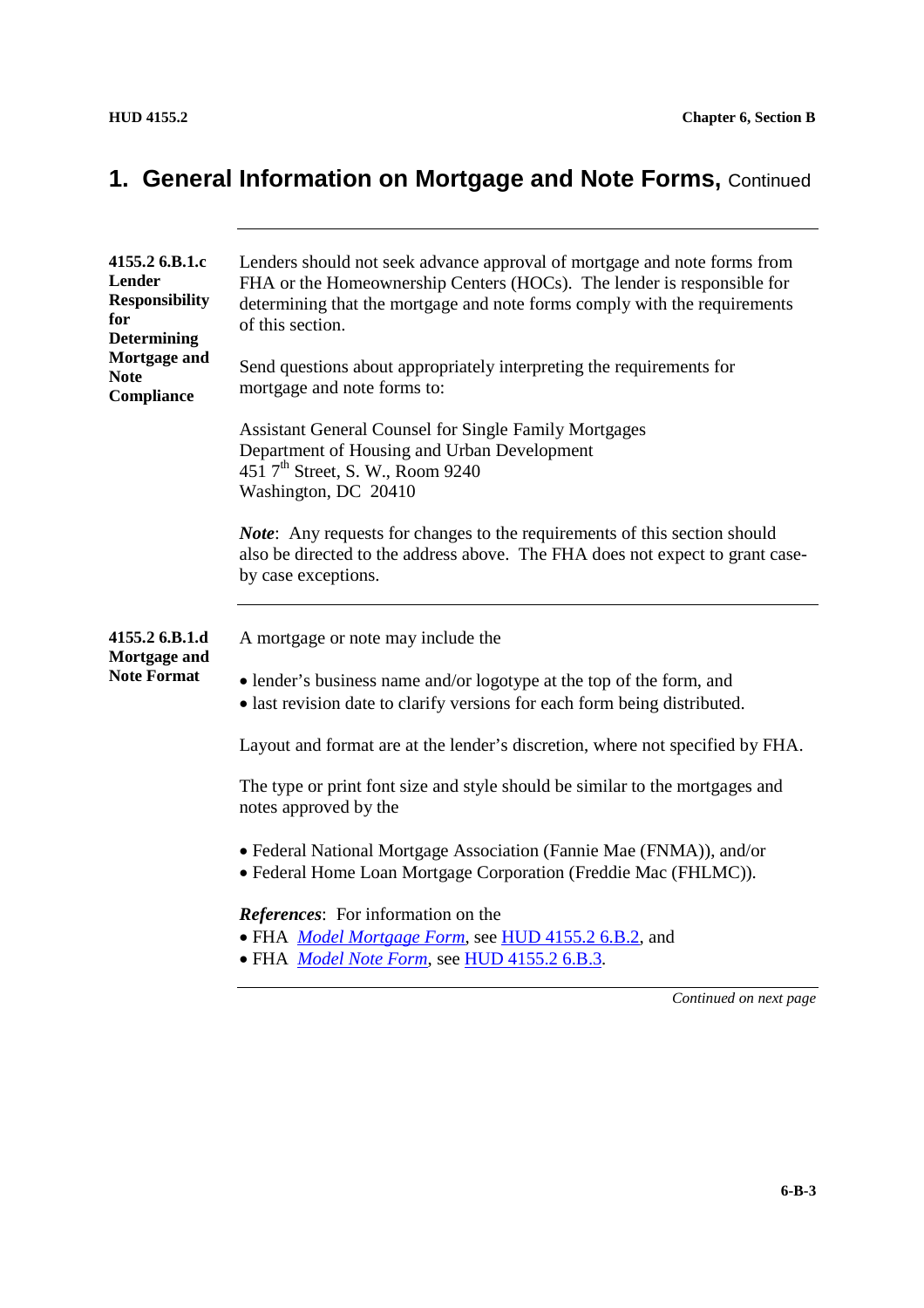## **1. General Information on Mortgage and Note Forms, Continued**

**4155.2 6.B.1.e HOC Authority to Impose Additional Requirements**

HOCs have the authority to impose additional requirements regarding mortgage and note provisions, to ensure consistency with state laws appropriate to their jurisdictions.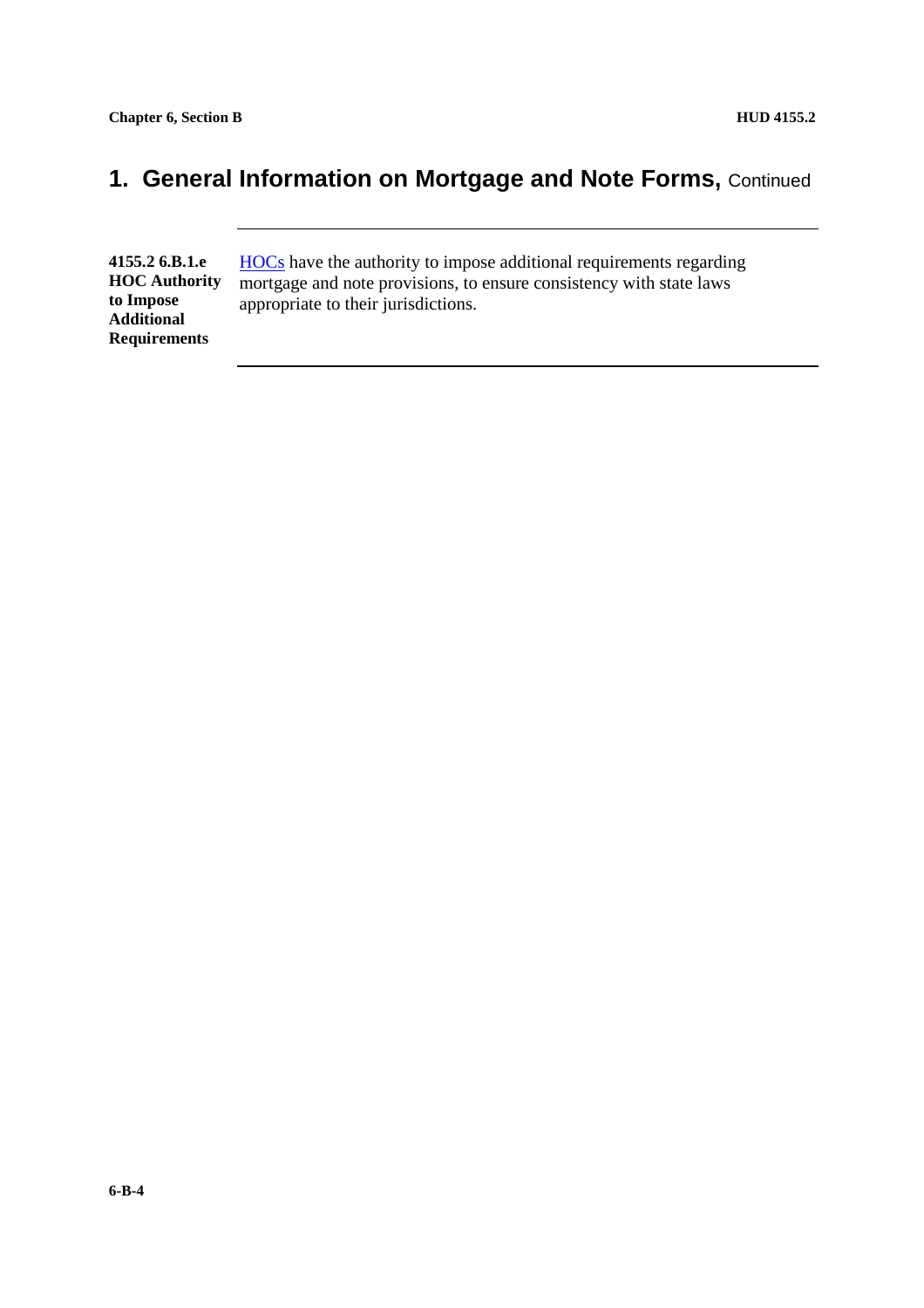# **2. Mortgage Form Requirements**

| <b>Introduction</b>                                                       | This topic contains information on the mortgage form requirements, including                                                                                                                                                                                                                                                                                     |  |
|---------------------------------------------------------------------------|------------------------------------------------------------------------------------------------------------------------------------------------------------------------------------------------------------------------------------------------------------------------------------------------------------------------------------------------------------------|--|
|                                                                           | • Model Mortgage Form format<br>• Fannie Mae/Freddie Mac Forms<br>• uniform covenants<br>• Paragraph 18, Foreclosure Procedure, and<br>• non-uniform covenants for the paragraphs subsequent to Paragraph 18.                                                                                                                                                    |  |
| <b>Change Date</b>                                                        | December 23, 2010                                                                                                                                                                                                                                                                                                                                                |  |
| 4155.2 6.B.2.a<br>Model<br><b>Mortgage Form</b><br>Format                 | Lenders <i>must</i> use the <i>Model Mortgage Form</i> , and follow the instructions for<br>completing the form provided in HUD 4155.2 12.A.2.<br>Lenders can only adapt the form as necessary to conform to state or local<br>requirements.                                                                                                                     |  |
| 4155.2 6.B.2.b<br><b>Fannie</b><br><b>Mae/Freddie</b><br><b>Mac Forms</b> | FHA has made heavy use of the approved Fannie Mae/Freddie Mac mortgage<br>forms in preparing FHA forms requirements. The provisions regarding the<br>numbered paragraphs of the <i>Model Mortgage Form</i> are to be the same as<br>Fannie Mae/Freddie Mac mortgages (except New York and Maine), with the<br>addition of the FHA case number on the first page. |  |
|                                                                           | <b>Reference:</b> For specific information about mortgage and note form state<br>requirements, see HUD 4155.2 6.B.5.                                                                                                                                                                                                                                             |  |
|                                                                           | Continued on next page                                                                                                                                                                                                                                                                                                                                           |  |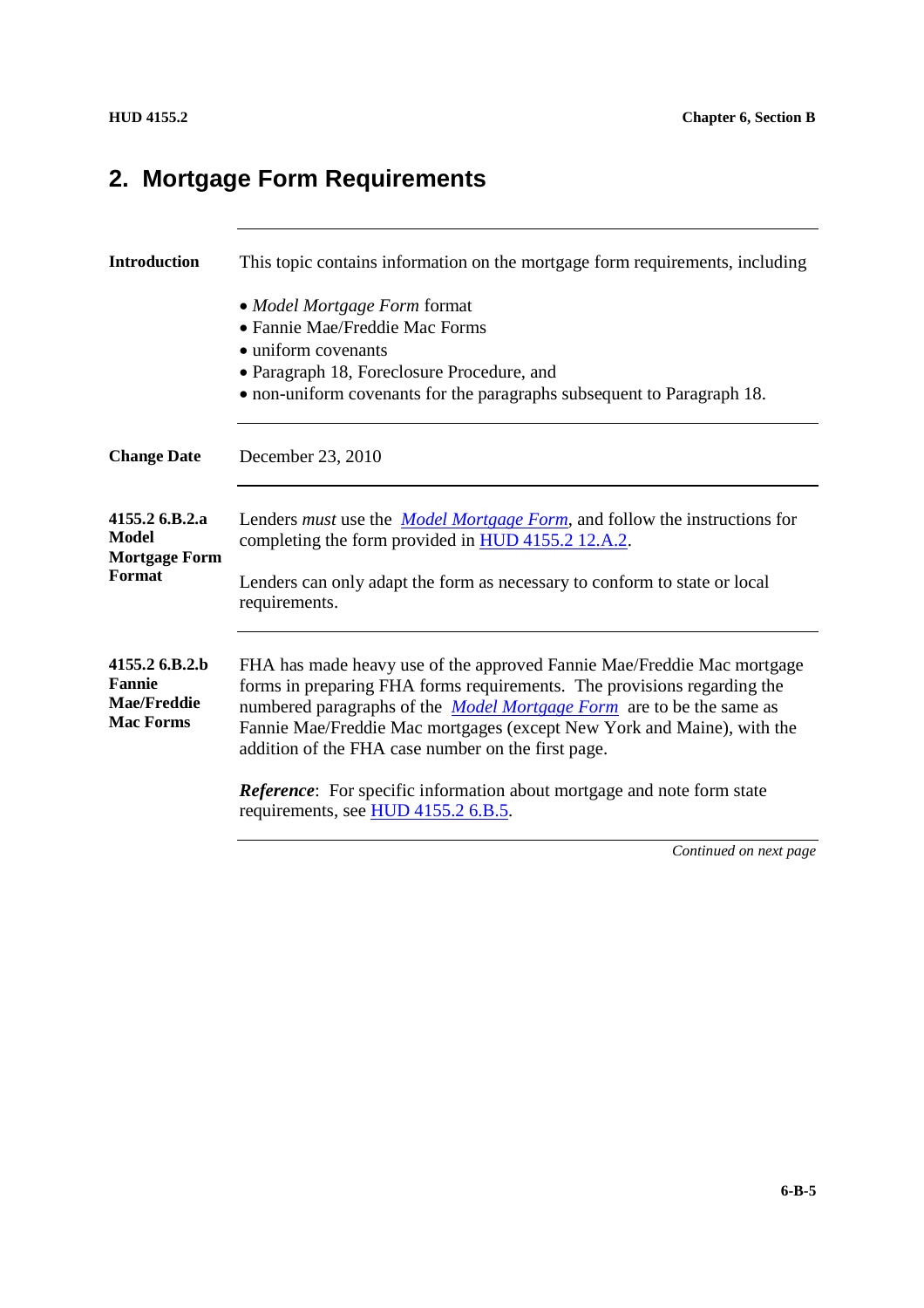# 2. Mortgage Form Requirements, Continued

| 4155.2 6.B.2.c<br><b>Uniform</b><br><b>Covenants</b>                    | The lender must use the FHA "Uniform Covenants" in Paragraphs 1-16 on<br>the <i>Model Mortgage Form</i> verbatim, rather than the Fannie Mae/Freddie<br>Mac "Uniform Covenants," which are substantially different from FHA<br>policy.                                                         |  |
|-------------------------------------------------------------------------|------------------------------------------------------------------------------------------------------------------------------------------------------------------------------------------------------------------------------------------------------------------------------------------------|--|
|                                                                         | The lender must consult with FHA if it concludes that information in<br>paragraphs 1-16 does not meet state or local requirements. The lender <i>cannot</i><br>make changes without prior FHA approval.                                                                                        |  |
| 4155.2 6.B.2.d<br>Paragraph 18:<br>Foreclosure<br><b>Procedure</b>      | The lender must adapt Paragraph 18, "Foreclosure Procedure," on the <i>Model</i><br>Mortgage Form for each state, as applicable, and as explained in the<br>instructions for the model form provided at HUD 4155.2 12.A.2. Paragraph<br>18 is intended to address foreclosure procedures only. |  |
| 4155.2 6.B.2.e<br><b>Non-Uniform</b><br><b>Covenants:</b><br>Paragraphs | The lender may insert additional numbered paragraphs into the <i>Model</i><br><i>Mortgage Form</i> after Paragraph 18, as required, to adapt the mortgage for a<br>specific state.                                                                                                             |  |
| <b>Subsequent to</b><br>Paragraph 18                                    | The text for the remaining paragraphs should be the same as the text of the<br>paragraphs following the foreclosure procedure paragraph on the most<br>recently approved Fannie Mae/Freddie Mac mortgage form, except the<br>paragraph entitled "Riders to this Security Instrument."          |  |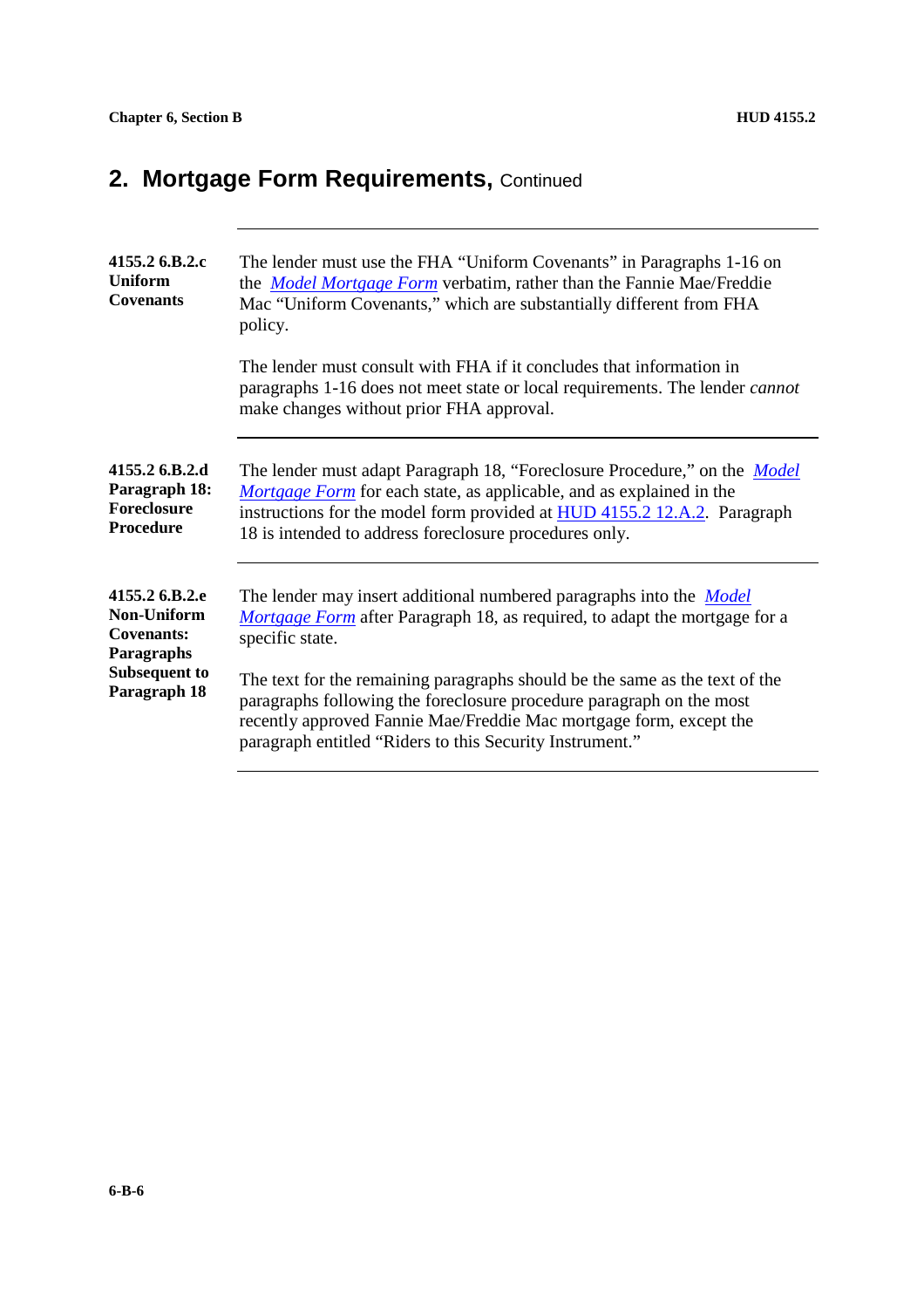# **3. Note Requirements**

| <b>Introduction</b>                                                   | This topic contains information on the <i>Model Note Form</i> requirements,<br>including                                                                                       |  |
|-----------------------------------------------------------------------|--------------------------------------------------------------------------------------------------------------------------------------------------------------------------------|--|
|                                                                       | • Model Note Form format, and<br>• the note as a negotiable instrument.                                                                                                        |  |
| <b>Change Date</b>                                                    | December 23, 2010                                                                                                                                                              |  |
| 4155.2 6.B.3.a<br><b>Model Note</b><br><b>Form Format</b>             | Lenders <i>must</i> use the <i>Model Note Form</i> , and footnotes accompanying the<br>form, adapting the form only as necessary to conform to state or local<br>requirements. |  |
|                                                                       | A lender is permitted to use a multi-state note form, except where special state<br>provisions may be required by state statutes.                                              |  |
|                                                                       | <b>Reference:</b> For additional information on state requirements for mortgage<br>and note forms, see HUD 4155.2 6.B.5.                                                       |  |
| 4155.2 6.B.3.b<br>Note as a<br><b>Negotiable</b><br><b>Instrument</b> | The note must be a negotiable instrument. The <i>Model Note Form</i> has not<br>been reviewed for compliance with all state laws, which could affect<br>negotiability.         |  |
|                                                                       | In the case of an Adjustable Rate Mortgage (ARM), the note must meet all<br>negotiability requirements, except that interest rates are determined by<br>reference to an index. |  |
|                                                                       | <b>References:</b> For<br>• the Model Adjustable Rate Note Form, see HUD 4155.2 12.A.4.a, and<br>• additional notes on completing this form, see HUD 4155.2 12.A.4.b.          |  |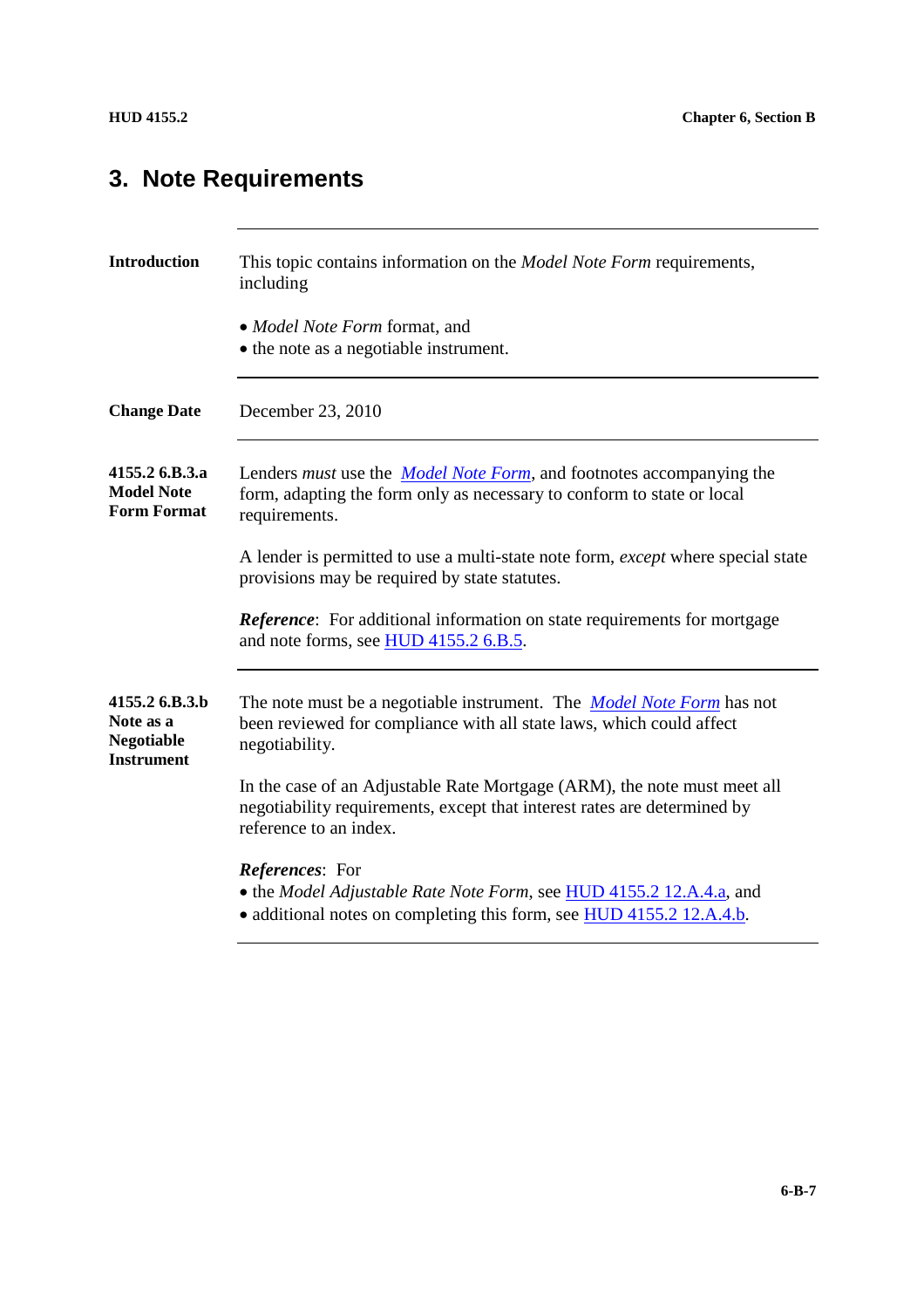| <b>Introduction</b>                                                                                               | This topic contains information on requirements for mortgage and note forms<br>in special circumstances, including                                                                                                                                                                                                                                                                                                                                                                                                                     |                   |  |
|-------------------------------------------------------------------------------------------------------------------|----------------------------------------------------------------------------------------------------------------------------------------------------------------------------------------------------------------------------------------------------------------------------------------------------------------------------------------------------------------------------------------------------------------------------------------------------------------------------------------------------------------------------------------|-------------------|--|
|                                                                                                                   | • mortgage riders and note allonges for special circumstances<br>• using additional language in the mortgage and note<br>· mortgage and note requirements for ARMs<br>• types of ARMs insured by FHA<br>• option for form modifications for ARMs<br>• Model Mortgage Form rider requirements<br>• additional requirements for cooperatives<br>• Model Note Form allonge requirements<br>• tax exempt financing<br>• open end advances<br>• home equity conversion mortgage (HECM), and<br>• combined construction and permanent loans. |                   |  |
| <b>Change Date</b>                                                                                                | December 23, 2010                                                                                                                                                                                                                                                                                                                                                                                                                                                                                                                      |                   |  |
| 4155.2 6.B.4.a<br>Mortgage<br><b>Riders/Note</b><br><b>Allonges for</b><br><b>Special</b><br><b>Circumstances</b> | Additional language may be required for a mortgage and/or note, as special<br>situations arise.<br>The table below lists the mortgage rider and/or note allonge to use in<br>conjunction with the <i>Model Mortgage Form</i> or <i>Model Note Form</i> , as<br>required.                                                                                                                                                                                                                                                               |                   |  |
|                                                                                                                   | <b>Mortgage Rider/Note Allonge</b>                                                                                                                                                                                                                                                                                                                                                                                                                                                                                                     | <b>Reference</b>  |  |
|                                                                                                                   | <b>Graduated Payment Rider</b>                                                                                                                                                                                                                                                                                                                                                                                                                                                                                                         | HUD 4155.2 12.A.5 |  |
|                                                                                                                   | <b>Graduated Payment Allonge Amending Note</b>                                                                                                                                                                                                                                                                                                                                                                                                                                                                                         | HUD 4155.2 12.A.6 |  |
|                                                                                                                   | Growing Equity Allonge Amending Note                                                                                                                                                                                                                                                                                                                                                                                                                                                                                                   | HUD 4155.2 12.A.7 |  |
|                                                                                                                   | Condominium Rider                                                                                                                                                                                                                                                                                                                                                                                                                                                                                                                      | HUD 4155.2 12.A.8 |  |
|                                                                                                                   | <b>Rehabilitation Loan Rider</b>                                                                                                                                                                                                                                                                                                                                                                                                                                                                                                       | HUD 4155.2 12.A.9 |  |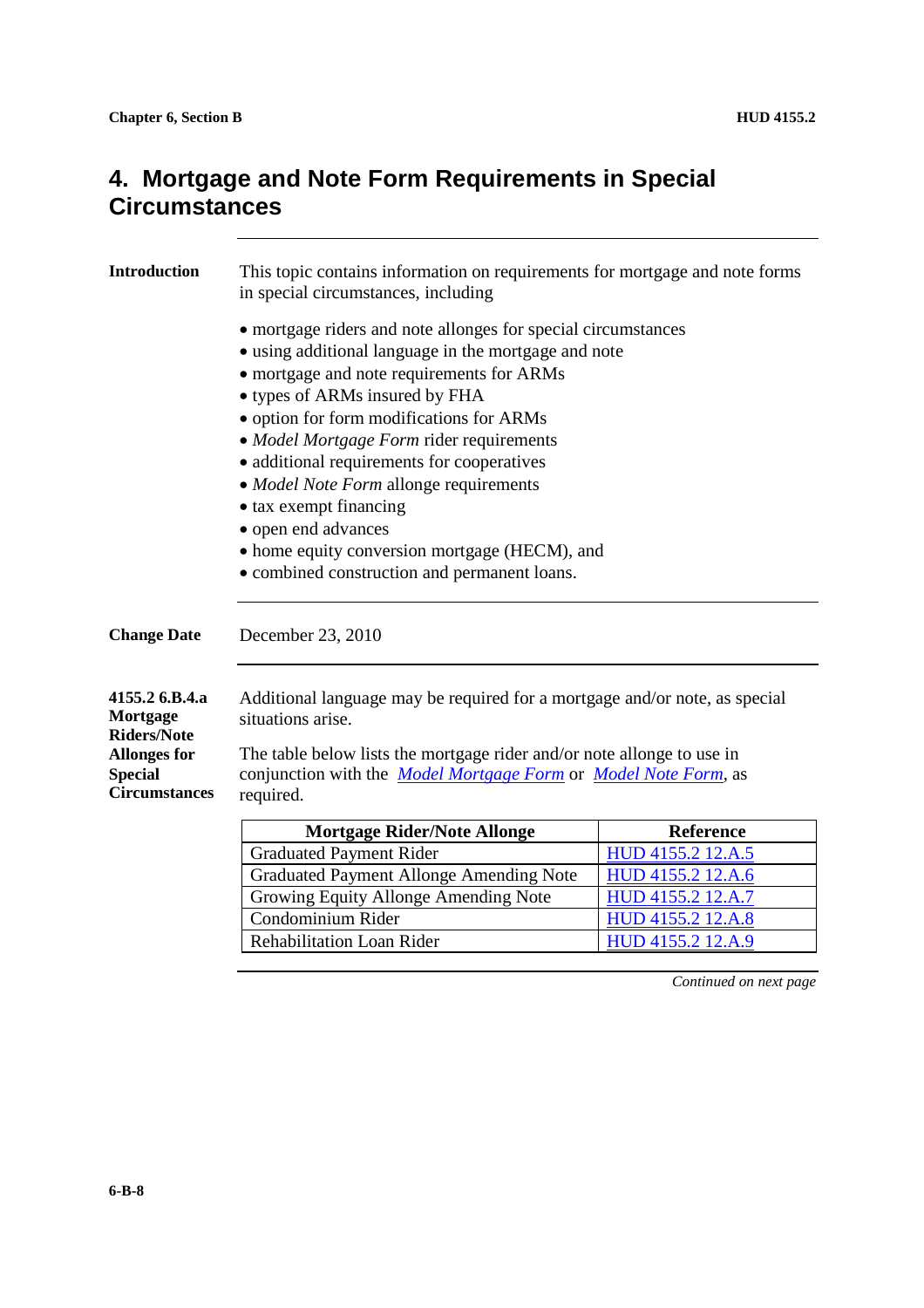**4155.2 6.B.4.a Mortgage Riders/Note Allonges for Special Circumstances** (continued)

|                                                                                                                                                                                                                                                                                                                                                                                                                                                                                                                                                                                                                                                                                    | <b>Reference</b>                                                                                                                                                                                                                                                                                                                                                                                                |  |
|------------------------------------------------------------------------------------------------------------------------------------------------------------------------------------------------------------------------------------------------------------------------------------------------------------------------------------------------------------------------------------------------------------------------------------------------------------------------------------------------------------------------------------------------------------------------------------------------------------------------------------------------------------------------------------|-----------------------------------------------------------------------------------------------------------------------------------------------------------------------------------------------------------------------------------------------------------------------------------------------------------------------------------------------------------------------------------------------------------------|--|
|                                                                                                                                                                                                                                                                                                                                                                                                                                                                                                                                                                                                                                                                                    | HUD 4155.2 12.A.10                                                                                                                                                                                                                                                                                                                                                                                              |  |
|                                                                                                                                                                                                                                                                                                                                                                                                                                                                                                                                                                                                                                                                                    | HUD 4155.2 12.A.11                                                                                                                                                                                                                                                                                                                                                                                              |  |
|                                                                                                                                                                                                                                                                                                                                                                                                                                                                                                                                                                                                                                                                                    | HUD 4155.2 12.A.12                                                                                                                                                                                                                                                                                                                                                                                              |  |
|                                                                                                                                                                                                                                                                                                                                                                                                                                                                                                                                                                                                                                                                                    | HUD 4155.2 12.A.13                                                                                                                                                                                                                                                                                                                                                                                              |  |
|                                                                                                                                                                                                                                                                                                                                                                                                                                                                                                                                                                                                                                                                                    | HUD 4155.2 12.A.14                                                                                                                                                                                                                                                                                                                                                                                              |  |
|                                                                                                                                                                                                                                                                                                                                                                                                                                                                                                                                                                                                                                                                                    | HUD 4155.2 12.A.15                                                                                                                                                                                                                                                                                                                                                                                              |  |
|                                                                                                                                                                                                                                                                                                                                                                                                                                                                                                                                                                                                                                                                                    | HUD 4155.2 12.A.16                                                                                                                                                                                                                                                                                                                                                                                              |  |
|                                                                                                                                                                                                                                                                                                                                                                                                                                                                                                                                                                                                                                                                                    | HUD 4155.2 12.A.17                                                                                                                                                                                                                                                                                                                                                                                              |  |
| not provided<br>• print or type the additional language in the body of the document, or<br>• incorporate the additional language by using a rider, addendum, or similar<br>type of document.                                                                                                                                                                                                                                                                                                                                                                                                                                                                                       |                                                                                                                                                                                                                                                                                                                                                                                                                 |  |
| Use the <i>Model Adjustable Rate Note Form</i> in place of the <i>Model Note Form</i> ,<br>if the loan is an adjustable rate mortgage (ARM).<br>The description of the adjustable rate note found on the first page of the<br>Model Mortgage Form should be a sufficient description of the debt for<br>recording purposes. However, FHA does allow the lender to add language<br>reflecting the nature of the adjustable rate for the mortgage. The ARM must<br>be fully amortizing and contain amortization provisions that allow for<br>periodic adjustments in the rate of interest charged.<br><i>Reference</i> : For information on <b>ARMs</b> , see <b>HUD</b> 4155.1 6.B. |                                                                                                                                                                                                                                                                                                                                                                                                                 |  |
|                                                                                                                                                                                                                                                                                                                                                                                                                                                                                                                                                                                                                                                                                    | <b>Mortgage Rider/Note Allonge</b><br>Planned Unit Development Rider<br>Tax-Exempt Financing Rider<br>Rider for Section 248 Mortgage<br>Rider for Section 247 Mortgage<br>Non-Owner Occupancy Rider<br>Water Purification Equipment Rider<br>Cooperative Rider<br><b>Construction Rider for Construction/Permanent Mortgage</b><br>When additional language is added to a model note, and a rider or allonge is |  |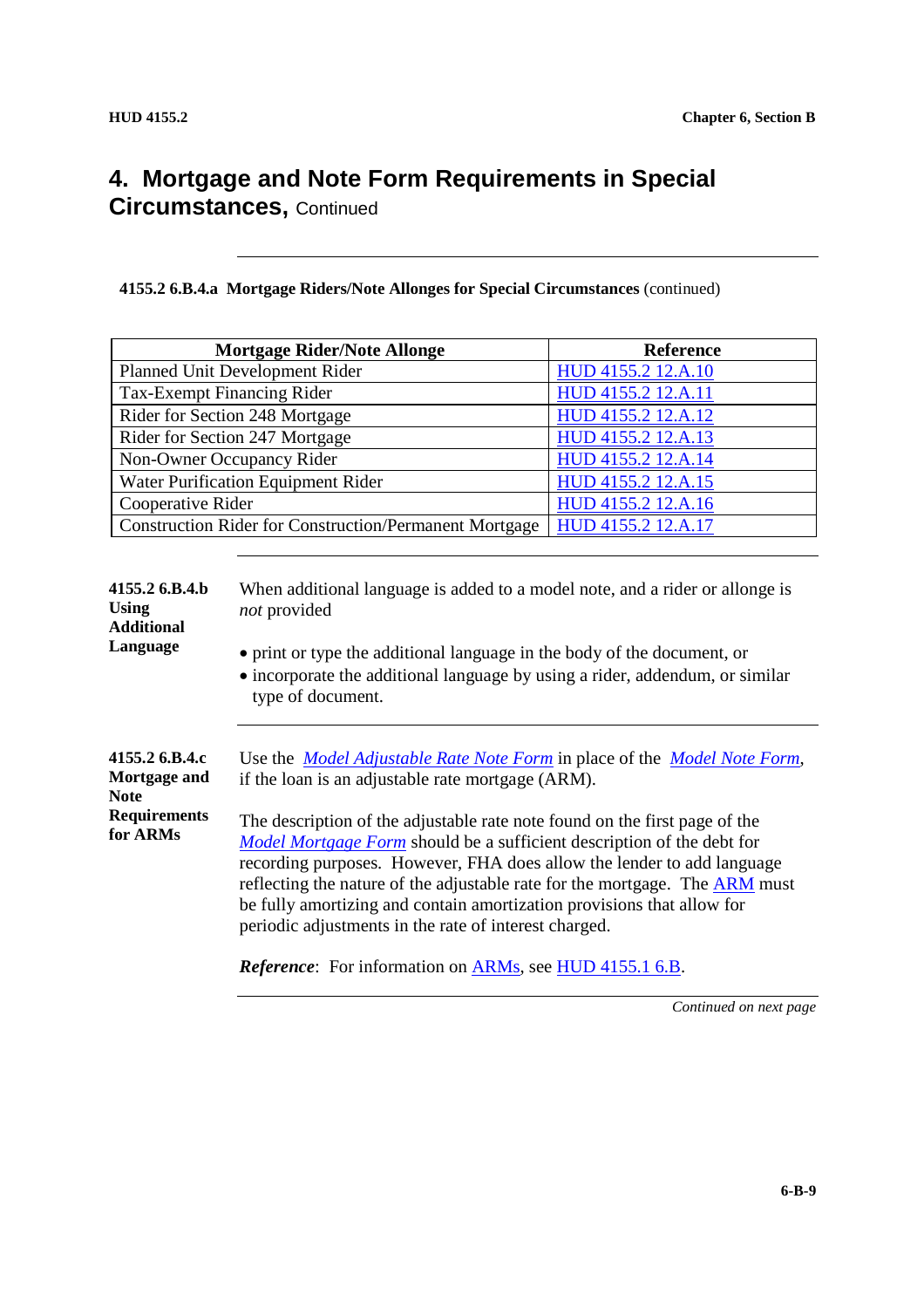| 4155.2 6.B.4.d<br><b>Types of ARMs</b><br><b>Insured by</b><br>FHA               | FHA insures ARMs that have fixed interest rates for the first one, three, five,<br>seven, or ten years, with adjustment to the rate after the fixed interest rate<br>period.                                                                                                                                                                                                           |                                                                        |  |
|----------------------------------------------------------------------------------|----------------------------------------------------------------------------------------------------------------------------------------------------------------------------------------------------------------------------------------------------------------------------------------------------------------------------------------------------------------------------------------|------------------------------------------------------------------------|--|
|                                                                                  | <i>Reference</i> : For more information on<br>4155.1 6.B, and                                                                                                                                                                                                                                                                                                                          | • ARM annual interest rate adjustments and interest rate caps, see HUD |  |
|                                                                                  | • Section 251 ARMs, see HUD 4155.2 1.C.16.                                                                                                                                                                                                                                                                                                                                             |                                                                        |  |
| 4155.2 6.B.4.e<br><b>Options for</b><br>Form<br><b>Modifications</b><br>for ARMs | Lenders have two options for preparing the mortgage for an <b>ARM</b> loan. The<br>table below describes the two options for changing the <i>Model Mortgage</i><br><b>Form</b> for an ARM to indicate the adjustable interest rate feature.<br><i>Note</i> : These options for an ARM mortgage form do <i>not</i> apply to Adjustable<br>Rate Home Equity Conversion Mortgages (HECM). |                                                                        |  |
|                                                                                  |                                                                                                                                                                                                                                                                                                                                                                                        |                                                                        |  |
|                                                                                  | Option                                                                                                                                                                                                                                                                                                                                                                                 | <b>Instructions</b>                                                    |  |
|                                                                                  | Option 1                                                                                                                                                                                                                                                                                                                                                                               | Use the <i>Model Mortgage Form</i> with no special                     |  |
|                                                                                  |                                                                                                                                                                                                                                                                                                                                                                                        | adaptation for adjustable rate loans, if such a mortgage               |  |

*Continued on next page*

would be fully enforceable under state or local law.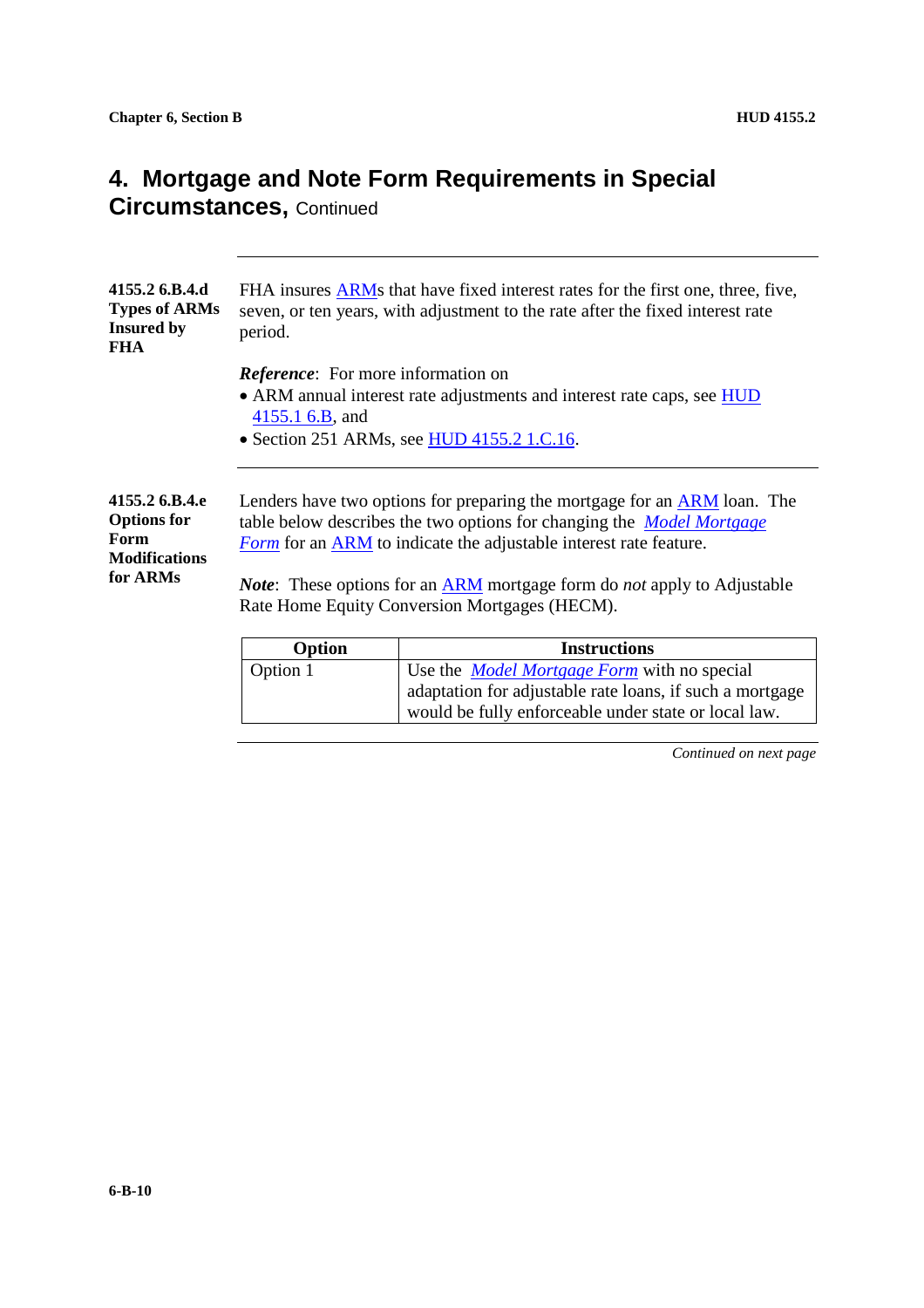**4155.2 6.B.4.e Options for Form Modifications for ARMs** (continued)

| Option   | <b>Instruction</b>                                                                                                                                                                               |
|----------|--------------------------------------------------------------------------------------------------------------------------------------------------------------------------------------------------|
| Option 2 | Use the <i>Model Mortgage Form</i> with one or more of the following<br>adaptations to the form:                                                                                                 |
|          | $\bullet$ change the                                                                                                                                                                             |
|          | - title to Adjustable Rate Mortgage                                                                                                                                                              |
|          | - first use of the word <i>Note</i> on the first page to <i>Adjustable Rate</i><br>Note                                                                                                          |
|          | - first use of the word <i>interest</i> on the first page to <i>interest at a</i><br>rate subject to adjustment                                                                                  |
|          | • add additional language either to Paragraph 1 or as numbered<br>paragraph(s) at the end of the mortgage, which references,<br>describes, or summarizes the adjustable rate feature of the note |
|          | – to the extent desired, or                                                                                                                                                                      |
|          | - as required for enforceability under state or local law.                                                                                                                                       |

| 4155.2 6.B.4.f       | The table below describes which riders to prepare with the <i>Model Mortgage</i> |  |
|----------------------|----------------------------------------------------------------------------------|--|
| Model                |                                                                                  |  |
|                      | <i>Form</i> for various types of loans.                                          |  |
| <b>Mortgage Form</b> |                                                                                  |  |
| <b>Rider</b>         |                                                                                  |  |
| <b>Requirements</b>  |                                                                                  |  |

| When preparing                        | Use the <i>Model Mortgage Form</i> along with |
|---------------------------------------|-----------------------------------------------|
| documents for a                       | the                                           |
| graduated payment<br>mortgage $(GPM)$ | <b>Graduated Payment Rider</b>                |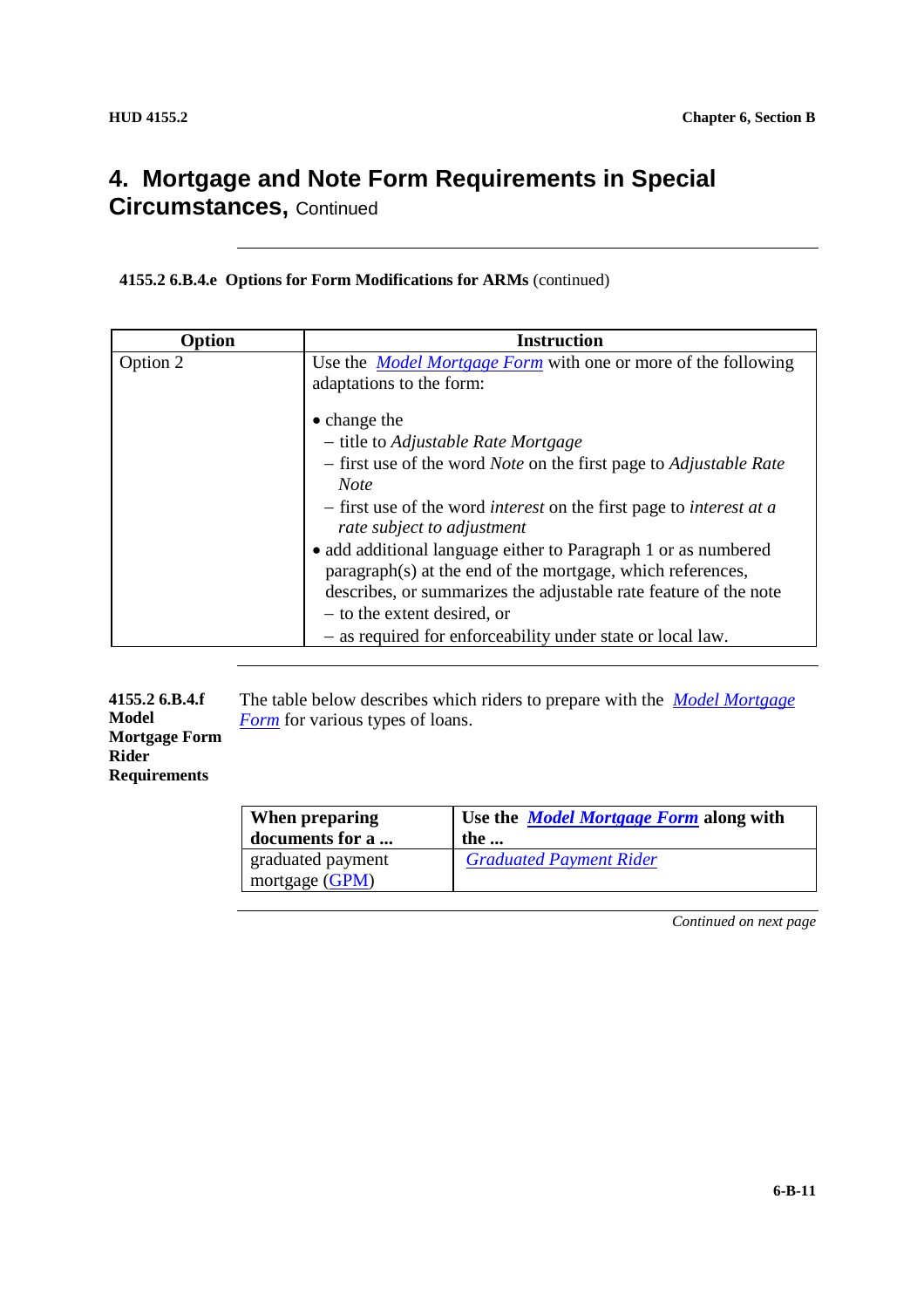**4155.2 6.B.4.f Model Mortgage Form Rider Requirements** (continued)

| <b>When preparing</b>     | Use the <b>Model Mortgage Form</b> along with                                                                                                                                                                                                                                                                                                                                                                                                                                                                                        |
|---------------------------|--------------------------------------------------------------------------------------------------------------------------------------------------------------------------------------------------------------------------------------------------------------------------------------------------------------------------------------------------------------------------------------------------------------------------------------------------------------------------------------------------------------------------------------|
| documents for a           | the                                                                                                                                                                                                                                                                                                                                                                                                                                                                                                                                  |
| Section 203(k) loan       | <b>Rehabilitation Loan Rider</b>                                                                                                                                                                                                                                                                                                                                                                                                                                                                                                     |
| involving a release from  |                                                                                                                                                                                                                                                                                                                                                                                                                                                                                                                                      |
| the Rehabilitation Escrow | <b>Reference:</b> For more information, see <b>HUD</b>                                                                                                                                                                                                                                                                                                                                                                                                                                                                               |
| Account                   | 4240.4, 203K, Rehabilitation Home Mortgage                                                                                                                                                                                                                                                                                                                                                                                                                                                                                           |
|                           | <i>Insurance.</i>                                                                                                                                                                                                                                                                                                                                                                                                                                                                                                                    |
| condominium               | <b>Condominium Rider</b>                                                                                                                                                                                                                                                                                                                                                                                                                                                                                                             |
|                           | <b>Note:</b> This information in this section does not<br>supersede HUD 4265.1, Home Mortgage<br>Insurance Condominium Units, except for the<br>following:<br>• the security instrument provisions from HUD<br>4265.1, Home Mortgage Insurance<br>Condominium Units, paragraph 4-2 must not<br>be added to the mortgage and note, and<br>• the <i>Resolution of Inconsistency</i> provisions<br>from HUD 4265.1, Home Mortgage<br>Insurance Condominium Units, paragraphs<br>12-8 to 12-10 must not be contained in the<br>mortgage. |
| cooperative mortgage      | Cooperative Rider                                                                                                                                                                                                                                                                                                                                                                                                                                                                                                                    |
| insured under Section     |                                                                                                                                                                                                                                                                                                                                                                                                                                                                                                                                      |
| $203(n)$ of the National  | <b>Reference:</b> For additional modification                                                                                                                                                                                                                                                                                                                                                                                                                                                                                        |
| Housing Act               | information, see HUD 4155.2 6.B.4.g.                                                                                                                                                                                                                                                                                                                                                                                                                                                                                                 |
| planned unit development  | <b>Planned Unit Development Rider</b>                                                                                                                                                                                                                                                                                                                                                                                                                                                                                                |
| (PUD) mortgage            |                                                                                                                                                                                                                                                                                                                                                                                                                                                                                                                                      |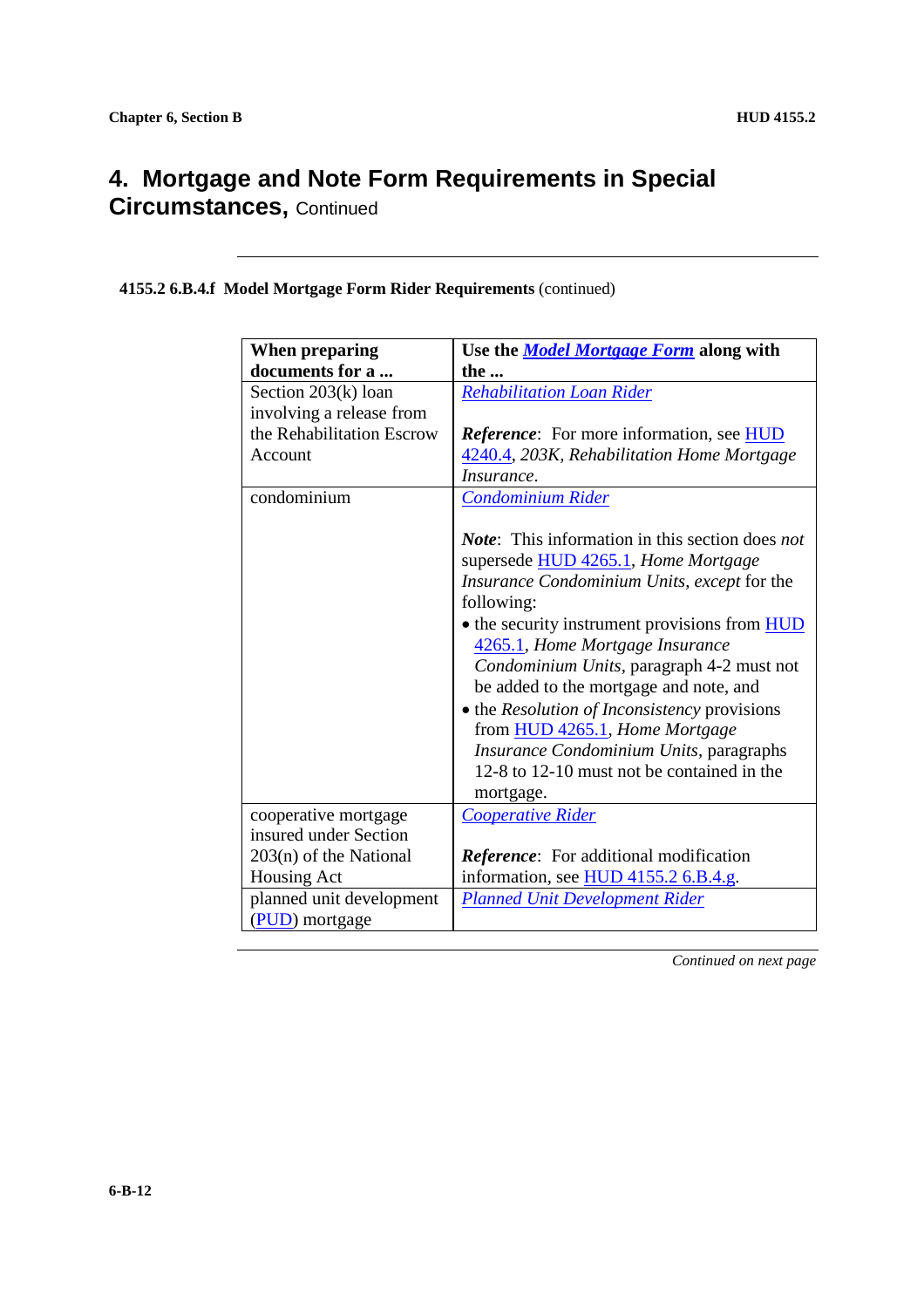**4155.2 6.B.4.f Model Mortgage Form Rider Requirements** (continued)

| When preparing           | Use the <b>Model Mortgage Form</b> along with |
|--------------------------|-----------------------------------------------|
| documents for a          | the                                           |
| non-owner occupant       | <b>Non-Owner Occupancy Rider</b> , when the   |
| mortgage                 | mortgage involves an exception to the owner   |
|                          | occupancy principal residence requirement.    |
| property with individual | Water Purification Equipment Rider when the   |
| water purification       | equipment is permitted by 24 CFR 203.52.      |
| equipment                |                                               |

**4155.2 6.B.4.g Additional Requirements for Cooperatives** Modify the property description in the *Model Mortgage Form* as needed to describe the property interest in a manner consistent with the language in the *Cooperative Rider*. The lender must determine if the *Model Mortgage Form* and *Cooperative Rider* will result in a first lien, as required by 24 CFR 203.43c(e). If necessary to satisfy the requirement of this regulation, the lender must obtain additional security documents, such as a(n) Uniform Commercial Code (UCC) security agreement, and/or • assignment of the borrower's lease. The lender should contact the FHA at the address provided in HUD 4155.2

6.B.1.c if the *Model Mortgage Form* and *Cooperative Rider* must be modified to establish the required first lien under applicable state law.

*Note*: The information in this topic supersedes the mortgage form instructions in HUD 4240.3, paragraphs 1-12.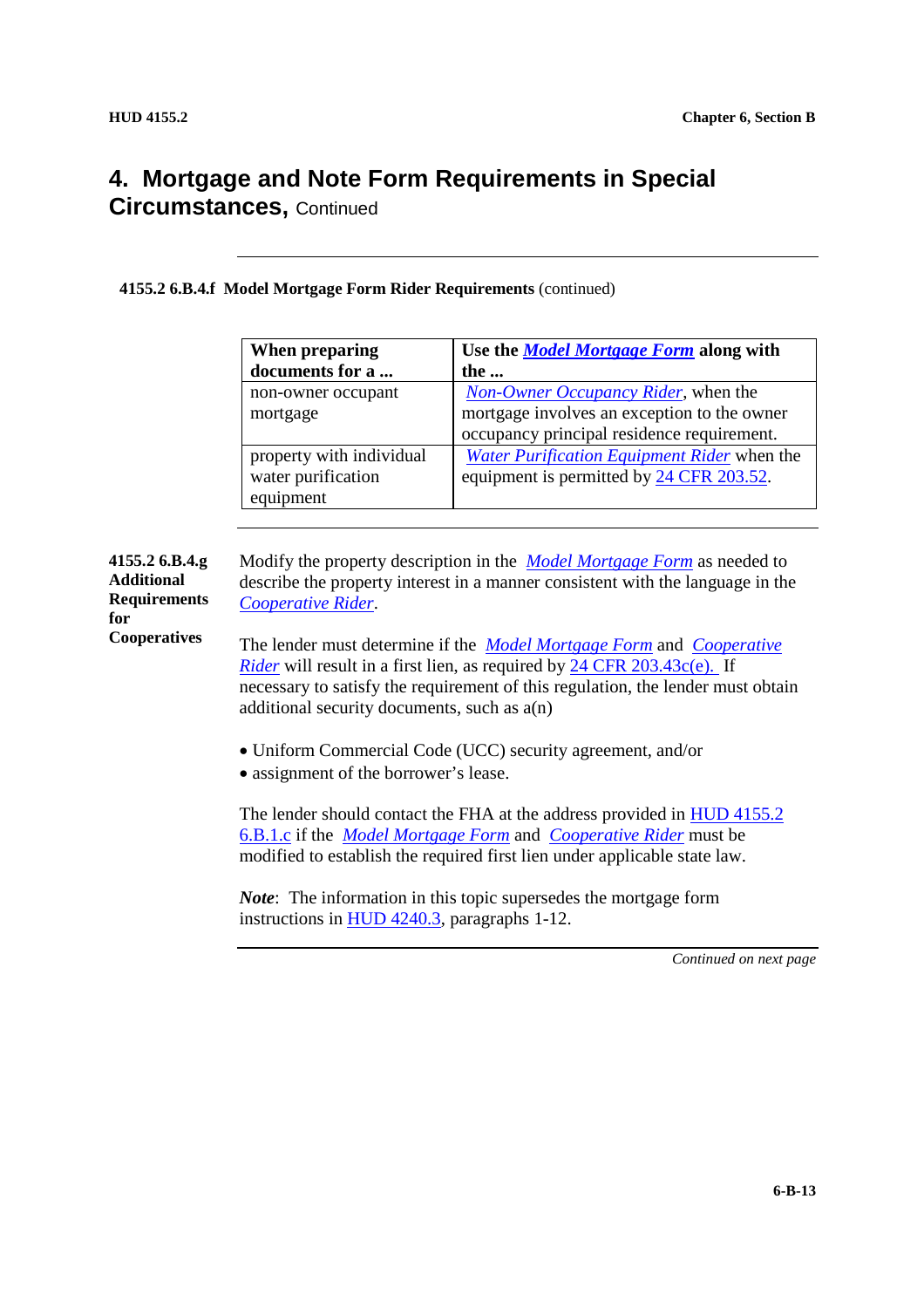**4155.2 6.B.4.h Model Note Form Allonge Requirements**

| When preparing          | Use the <i>Model Note Form</i> along with the       |
|-------------------------|-----------------------------------------------------|
| documents for a         |                                                     |
| graduated payment       | <b>Graduated Payment Allonge Amending Note</b>      |
| mortgage (GPM)          |                                                     |
| growing equity mortgage | <b>Growing Equity Allonge Amending Note</b>         |
| (GEM)                   |                                                     |
|                         | <b>Note:</b> There is no Growing Equity rider for a |
|                         | GEM. If required by state law or as otherwise       |
|                         | needed to ensure the enforceability and priority    |
|                         | of the mortgage, ensure that the mortgage           |
|                         | contains a payment schedule consistent with         |
|                         | the schedule in the <i>Growing Equity Allonge</i> . |
|                         |                                                     |
|                         | Otherwise, the lender has the option of             |
|                         | including such a schedule, and may recite the       |
|                         | provisions of the note verbatim in a rider.         |

The table below describes the allonges to prepare with the *Model Note Form*.

**4155.2 6.B.4.i Tax Exempt Financing**

When using the *Tax Exempt Financing Rider*, refer to HUD Notice 90-76 for

- instructions to request changes to the rider
- other instructions including a notice to be provided to the borrower, and
- guidance when involved in tax-exempt financing using qualified mortgage bonds as defined in the Internal Revenue Code, or any replacement guidance.

The *Tax Exempt Financing Rider* does *not* apply to financing through

- qualified veterans mortgage bonds, or
- other public or private mortgage bonds which are not qualified mortgage bonds.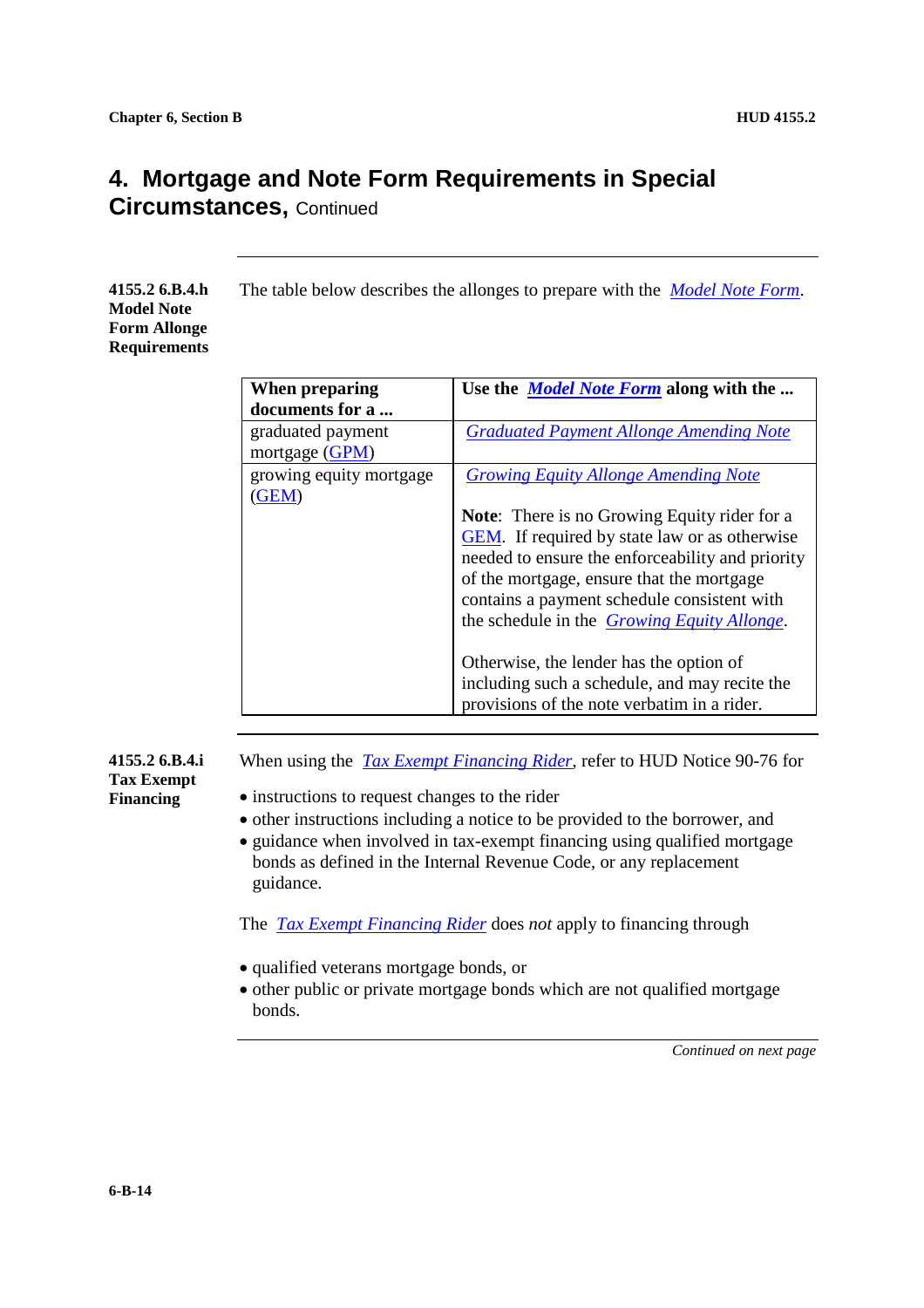| 4155.2 6.B.4.j<br><b>Open End</b><br><b>Advances</b>                               | Refer to 24 CFR 203.44 for relevant requirements for open end advances.                                                                                                                                                                                                                                                                                                                                                                                                                                                  |
|------------------------------------------------------------------------------------|--------------------------------------------------------------------------------------------------------------------------------------------------------------------------------------------------------------------------------------------------------------------------------------------------------------------------------------------------------------------------------------------------------------------------------------------------------------------------------------------------------------------------|
| 4155.2 6.B.4.k<br><b>Home Equity</b><br><b>Conversion</b><br>Mortgage<br>(HECM)    | Refer to <b>HUD</b> 4235.1, Section 255, Home Equity Conversion Mortgages, for<br>special instructions for mortgages and notes being used in the Home Equity<br>Conversion Mortgage (HECM) program.<br><b>Reference:</b> For more information on the HECM program, see HUD 4155.2                                                                                                                                                                                                                                        |
| 4155.2 6.B.4.1<br><b>Combined</b><br><b>Construction</b><br>and Permanent<br>Loans | The FHA does not prescribe the terms or form of the <i>Construction Rider</i><br>when a single closing is used for an uninsured construction loan that will<br>convert to an insured permanent loan when construction is completed.<br><i>Exception</i> : All special construction terms do terminate when the construction<br>loan converts to a permanent loan. After conversion to a permanent loan,<br>only the permanent loan terms continue to be effective, using documents<br>meeting the standard requirements. |
|                                                                                    | 1.C.17.                                                                                                                                                                                                                                                                                                                                                                                                                                                                                                                  |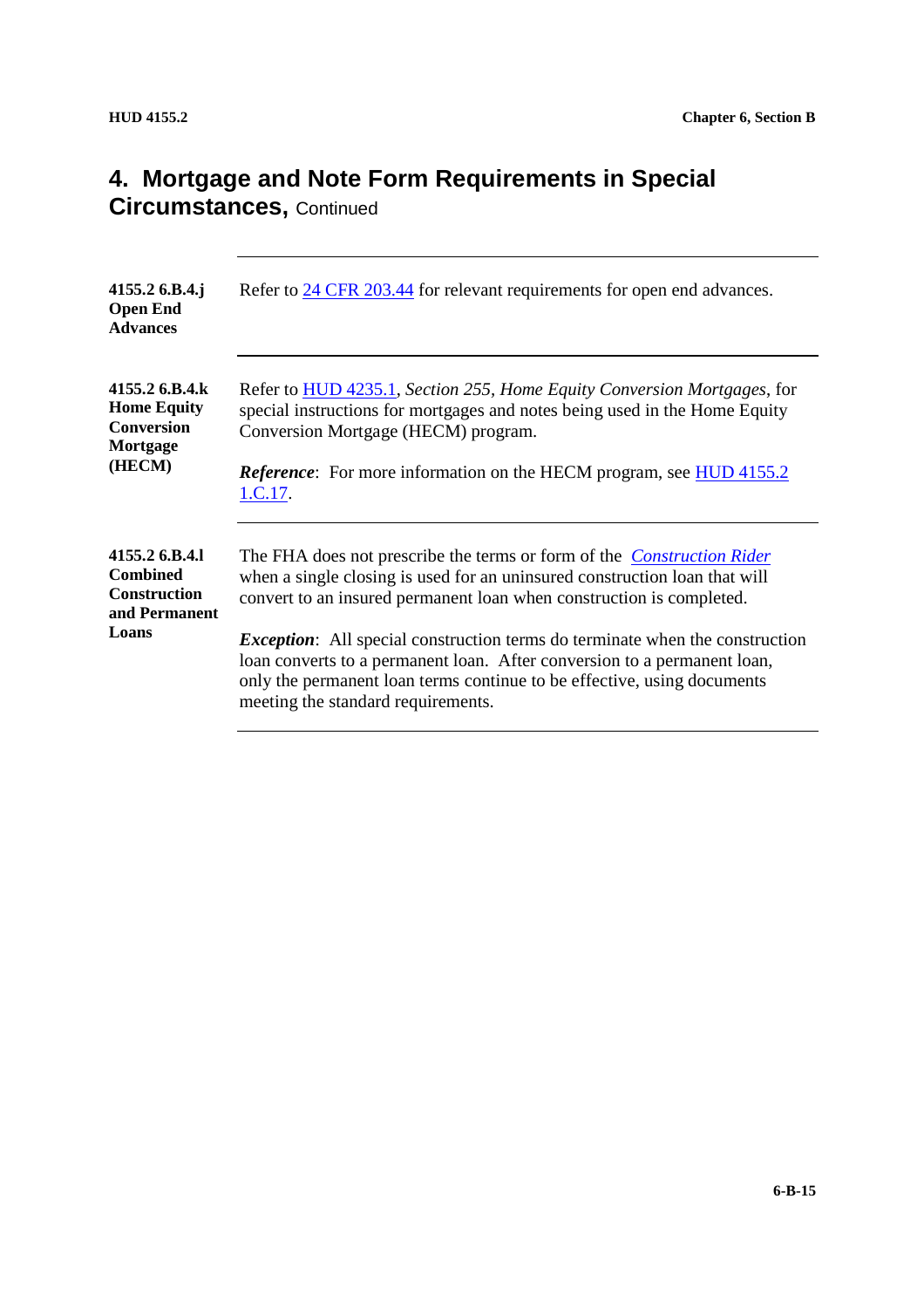| <b>Introduction</b> | This topic contains information on special requirements for mortgage and<br>note forms for specific states and localities, including                                                                                                                                                                                                                                                                                                                                                                                                                                    |
|---------------------|-------------------------------------------------------------------------------------------------------------------------------------------------------------------------------------------------------------------------------------------------------------------------------------------------------------------------------------------------------------------------------------------------------------------------------------------------------------------------------------------------------------------------------------------------------------------------|
|                     | • applying state laws to mortgage and note forms, and<br>• special requirements for Northern Mariana Islands and American Samoa<br>• special requirements for Puerto Rico<br>• special requirements for Indian reservations<br>• special requirements for Iowa, North Dakota, and Wisconsin<br>• special requirements for South Dakota<br>• special requirements for New York and Maine<br>• special requirements for New York refinances<br>• special requirements for Pennsylvania<br>• special requirements for Texas, and<br>• special requirements for New Mexico. |
| <b>Change Date</b>  | December 23, 2010                                                                                                                                                                                                                                                                                                                                                                                                                                                                                                                                                       |
|                     | Continued on next page                                                                                                                                                                                                                                                                                                                                                                                                                                                                                                                                                  |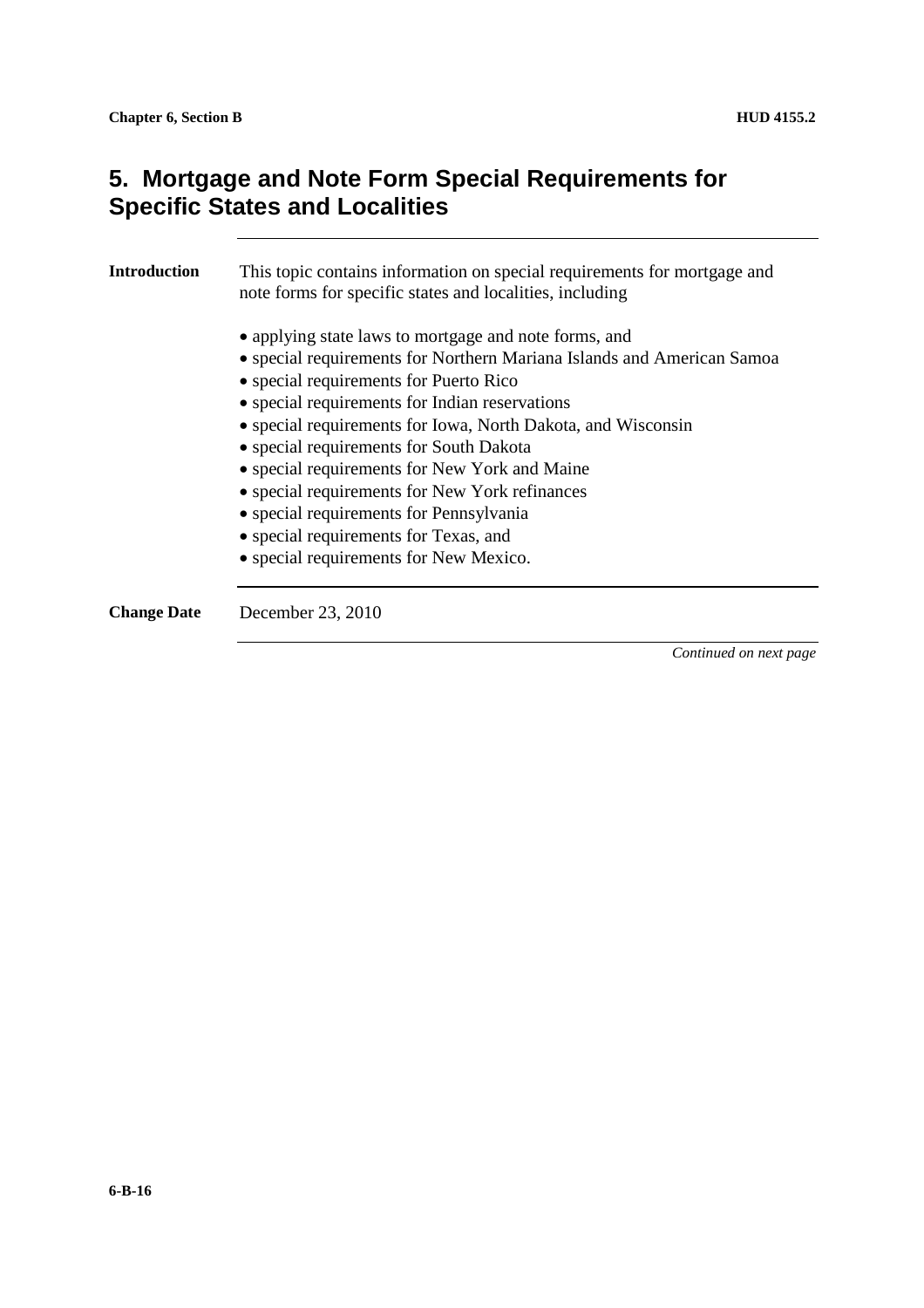| 4155.2 6.B.5.a<br><b>Applying State</b><br>Laws to<br>Mortgage and<br><b>Note Forms</b> | This section and the instructions for the model forms identify some specific<br>adaptations of the model forms that are needed to comply with state laws.<br>Other state laws may require adaptations. Lenders should consult the Fannie<br>Mae and Freddie Mac instructions for guidance on meeting state law<br>requirements when preparing mortgage and note forms. |
|-----------------------------------------------------------------------------------------|------------------------------------------------------------------------------------------------------------------------------------------------------------------------------------------------------------------------------------------------------------------------------------------------------------------------------------------------------------------------|
|                                                                                         | The validity and enforceability of the mortgage and note depends on<br>compliance with state law, even if such law is not reflected in this section.<br>For this reason, FHA emphasizes the need for a lender to use mortgages and<br>notes that comply with state law.                                                                                                |
|                                                                                         | <b>Reference:</b> For information on lender responsibility for determining<br>mortgage and note compliance, see HUD 4155.2 6.B.1.c.                                                                                                                                                                                                                                    |
| 4155.2 6.B.5.b<br><b>Special</b><br><b>Requirements</b>                                 | The <i>Model Mortgage Form</i> is not applicable to the Commonwealth of the<br>Northern Mariana Islands or American Samoa.                                                                                                                                                                                                                                             |
| for Northern<br>Mariana<br>Islands or                                                   | Lenders intending to seek mortgage insurance in these jurisdictions should<br>contact the FHA for further instructions.                                                                                                                                                                                                                                                |
| <b>American</b><br>Samoa                                                                | <b>Reference:</b> For information on lender responsibility for determining<br>mortgage and note compliance, see HUD 4155.2 6.B.1.c.                                                                                                                                                                                                                                    |
| 4155.2 6.B.5.c<br><b>Special</b><br><b>Requirements</b><br>for Puerto Rico              | The lender should write mortgages, notes, riders and allonges for Puerto Rico<br>in English, interlineated with Spanish, in the same manner as in the Fannie<br>Mae/Freddie Mac forms.                                                                                                                                                                                 |
|                                                                                         | A Spanish translation of required language for the <i>Model Mortgage Form</i><br>and <i>Model Note Form</i> is available from the                                                                                                                                                                                                                                      |
|                                                                                         | • Atlanta Homeownership Center (HOC), or<br>• HUD Caribbean Field Office.                                                                                                                                                                                                                                                                                              |
|                                                                                         | <b>Reference:</b> For information on lender responsibility for determining<br>mortgage and note compliance, see HUD 4155.2 6.B.1.c.                                                                                                                                                                                                                                    |
|                                                                                         |                                                                                                                                                                                                                                                                                                                                                                        |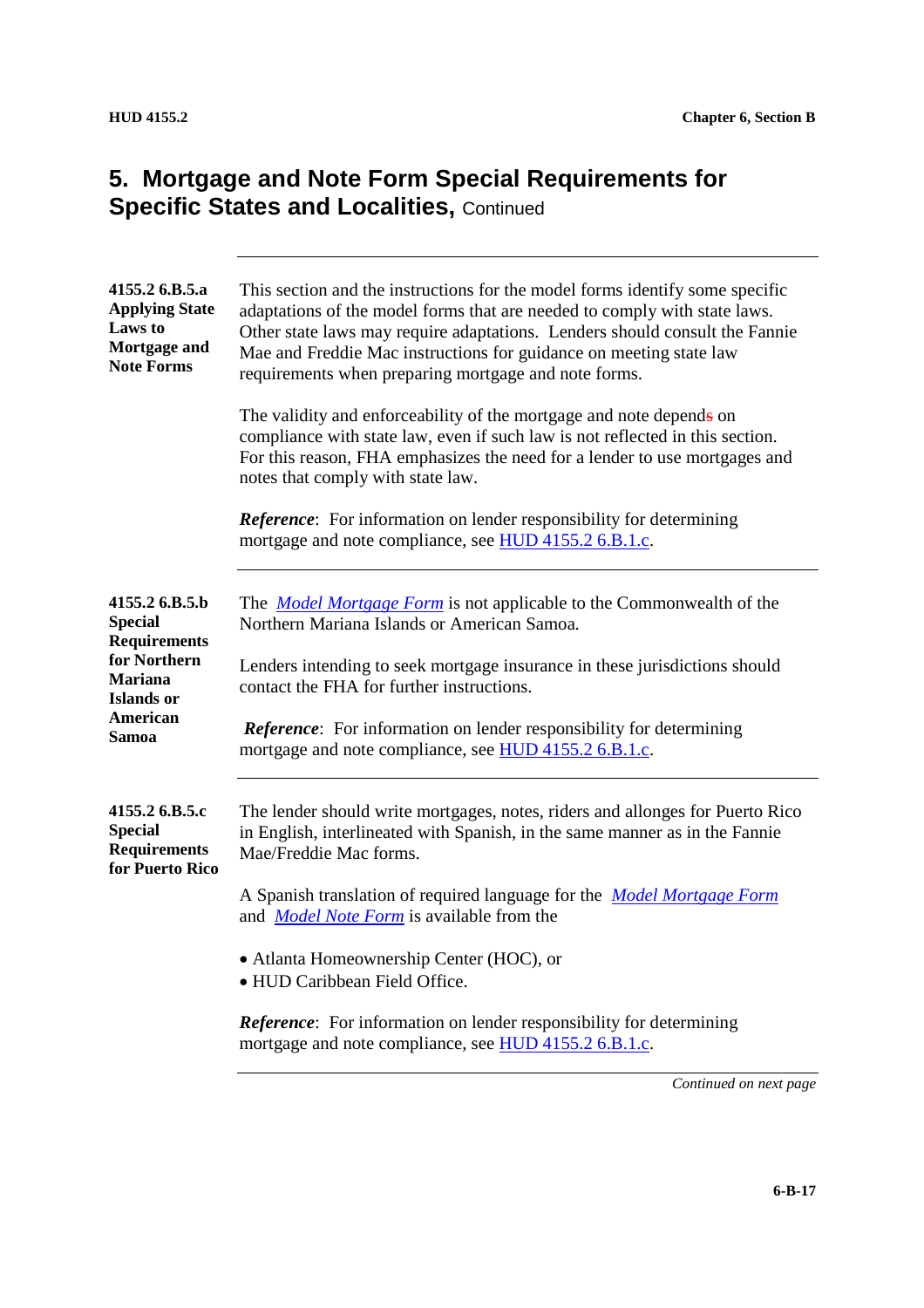| 4155.2 6.B.5.d<br><b>Special</b><br><b>Requirements</b><br>for Indian<br><b>Reservations</b> | If the mortgage is insured on Indian land under Section 248 of the National<br>Housing Act, use the <i>Rider for Section 248 Mortgage</i> with the <i>Model</i><br>Mortgage Form.<br>Use the Construction Rider for Construction/Permanent Mortgage if the                                         |
|----------------------------------------------------------------------------------------------|----------------------------------------------------------------------------------------------------------------------------------------------------------------------------------------------------------------------------------------------------------------------------------------------------|
|                                                                                              | Section 248 mortgage also secures a construction loan.<br><b>Reference:</b> For information on lender responsibility for determining<br>mortgage and note compliance, see HUD 4155.2 6.B.1.c.                                                                                                      |
| 4155.2 6.B.5.e<br><b>Special</b><br><b>Requirements</b><br>for Iowa, North<br>Dakota, and    | The <i>Model Mortgage Form</i> provides requirements for deficiency judgments.<br>Iowa, North Dakota, and Wisconsin are exempted from these requirements<br>because these states permit short-term redemption periods after foreclosure, if<br>lenders waive their rights to deficiency judgments. |
| Wisconsin                                                                                    | Since it is in its best interest to have a short-term redemption period, FHA<br>requires that mortgages in these states contain the short-term redemption<br>provisions described in the "Non-Uniform Covenants" of the most recently<br>approved Fannie Mae/Freddie Mac mortgage forms, using     |
|                                                                                              | • Paragraph 23 for North Dakota and Wisconsin, and<br>• Paragraph 24 for Iowa.                                                                                                                                                                                                                     |
|                                                                                              | The North Dakota mortgage must include the following text in bold type in<br>the title: Short Term Mortgage Redemption.                                                                                                                                                                            |
|                                                                                              | Reference: For information on lender responsibility for determining<br>mortgage and note compliance, see HUD 4155.2 6.B.1.c.                                                                                                                                                                       |
|                                                                                              | Continued on next page                                                                                                                                                                                                                                                                             |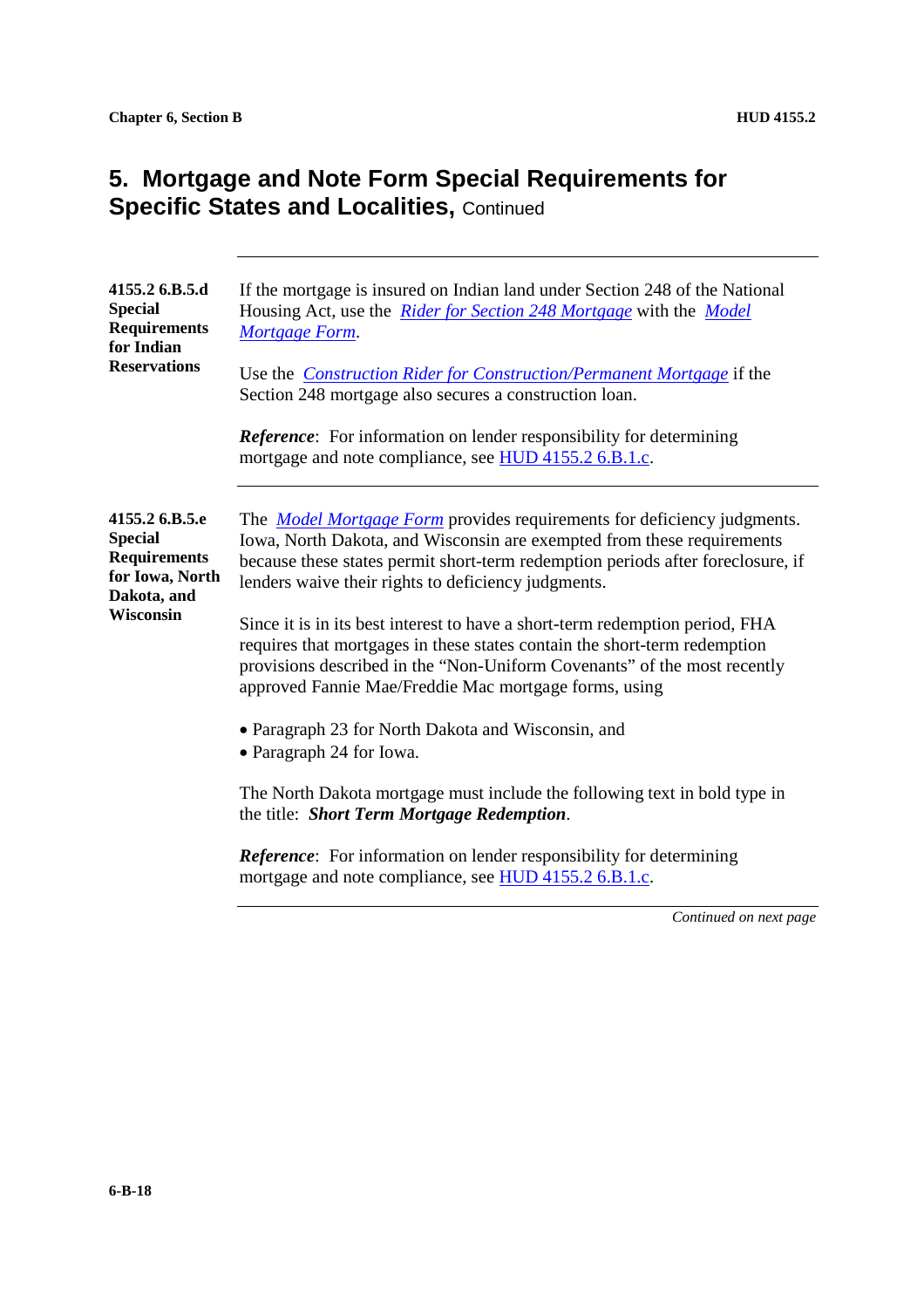| 4155.2 6.B.5.f      |
|---------------------|
| <b>Special</b>      |
| <b>Requirements</b> |
| for South           |
| Dakota              |

The table below describes the text that *must* be in the South Dakota mortgage.

*Reference*: For information on lender responsibility for determining mortgage and note compliance, see HUD 4155.2 6.B.1.c.

| <b>Location</b>       | <b>Required Text</b>                               |
|-----------------------|----------------------------------------------------|
| Included in the Title | <b>One Hundred Eighty Day Redemption in bold</b>   |
|                       | type.                                              |
| Immediately after     | Notice–The parties agree that the provisions       |
| Paragraph 18          | of the one hundred eighty day redemption           |
|                       | <i>mortgage act govern this mortgage in bold</i>   |
|                       | type.                                              |
| Immediately after the | The following language should be included:         |
| Notice defined above  |                                                    |
|                       | Borrower agrees that in the event of a             |
|                       | foreclosure of this Security Instrument, by        |
|                       | action the holder of the certificate of sale       |
|                       | issued as a result of the foreclosure may apply    |
|                       | to the appropriate court for a reduction of the    |
|                       | redemption period if the mortgaged property        |
|                       |                                                    |
|                       | has been abandoned by Borrower.                    |
|                       | Borrower agrees that if, after such notice to the  |
|                       | parties as the court may direct, the court finds   |
|                       | that the mortgaged property has been               |
|                       | abandoned, then the redemption period may be       |
|                       | reduced to a period of not less than 60 days       |
|                       | from the date of recording of the certificate of   |
|                       | sale issued as a result of the foreclosure of this |
|                       |                                                    |
|                       | Security Instrument.                               |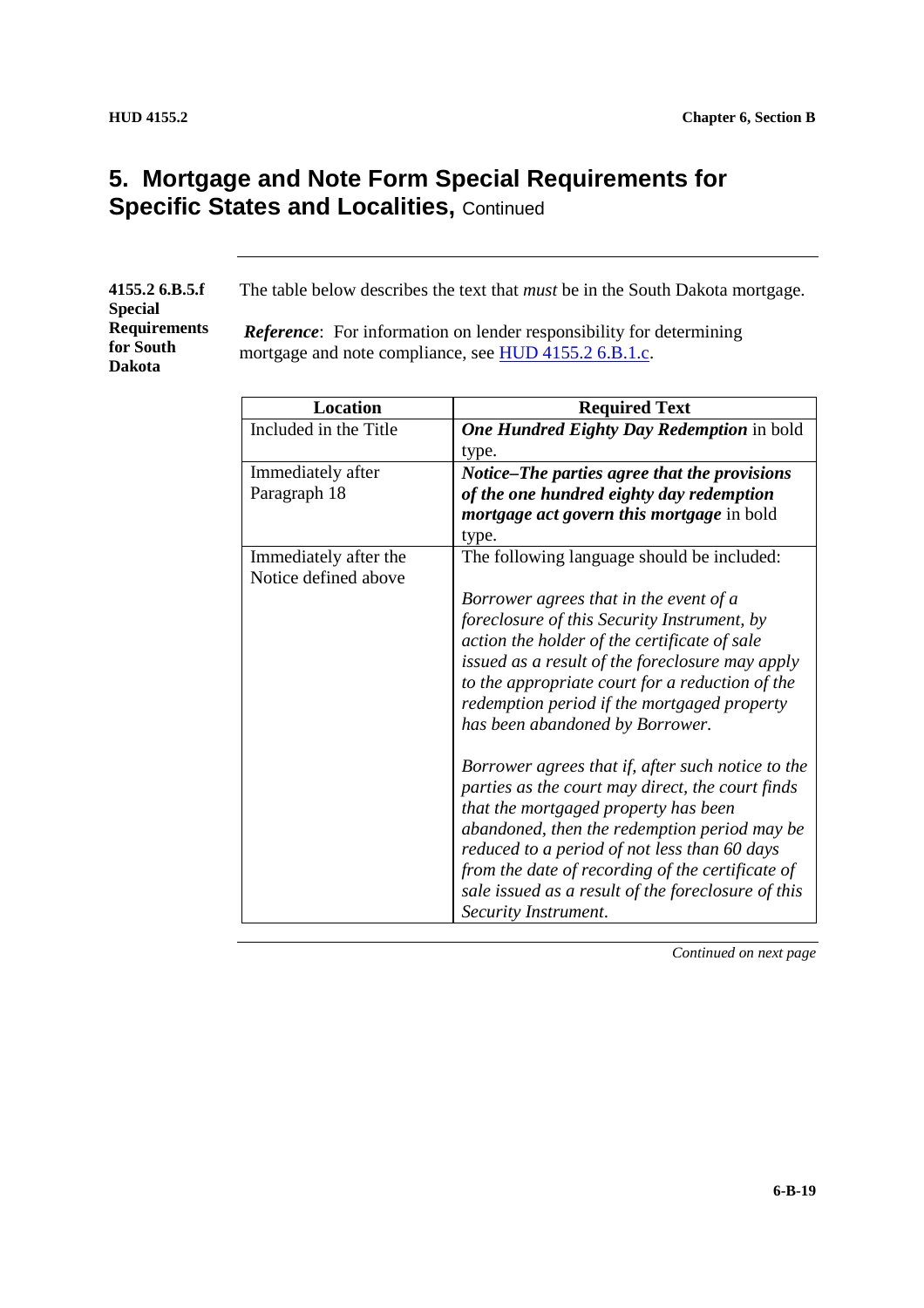| 4155.2 6.B.5.g<br><b>Special</b><br><b>Requirements</b><br>for New York<br>and Maine         | The New York and Maine Fannie Mae/Freddie Mac mortgage forms are<br>written in "plain English" style, which sometimes uses "I" instead of<br>"Borrower." When adding non-uniform covenants from the New York and<br>Maine Fannie Mae/Freddie Mac forms to the Model Mortgage Form |
|----------------------------------------------------------------------------------------------|-----------------------------------------------------------------------------------------------------------------------------------------------------------------------------------------------------------------------------------------------------------------------------------|
|                                                                                              | • change "I" to "Borrower", and<br>• make any necessary conforming verb changes.                                                                                                                                                                                                  |
|                                                                                              | The format and language for material preceding the "Uniform Covenants"<br>should be based on the Fannie Mae/Freddie Mac forms for other states,<br>provided that the language is in conformity with applicable law.                                                               |
|                                                                                              | Reference: For information on lender responsibility for determining<br>mortgage and note compliance, see HUD 4155.2 6.B.1.c.                                                                                                                                                      |
| 4155.2 6.B.5.h<br><b>Special</b><br><b>Requirements</b><br>for New York<br><b>Refinances</b> | For New York, FHA permits a lender to modify and extend a previously<br>recorded Security Instrument to secure new financing for the same property,<br>instead of discharging the Security Instrument of record when prepaying<br>existing financing.                             |
|                                                                                              | The borrower and lender must execute a new note, and either a                                                                                                                                                                                                                     |
|                                                                                              | • HUD-approved Modification Agreement for refinancing with no increase in<br>principal amount, or<br>• Form 3172, Fannie Mae/Freddie Mac Consolidation, Extension and                                                                                                             |
|                                                                                              | Modification Agreement for other refinance situations.                                                                                                                                                                                                                            |
|                                                                                              | Copies of the agreements are available from the HOCs. Lenders may use<br>Form 3172, Fannie Mae/Freddie Mac Form Consolidation, Extension and<br>Modification Agreements provided that the form is revised as follows:                                                             |
|                                                                                              | • remove all references to "Fannie Mae/Freddie Mac" Notes, Uniform<br>Instruments and Mortgages, and                                                                                                                                                                              |
|                                                                                              | • replace those references with "Federal Housing Administration."                                                                                                                                                                                                                 |
|                                                                                              | <b>Reference:</b> For information on lender responsibility for determining<br>mortgage and note compliance, see HUD 4155.2 6.B.1.c.                                                                                                                                               |
|                                                                                              | Continued on next page                                                                                                                                                                                                                                                            |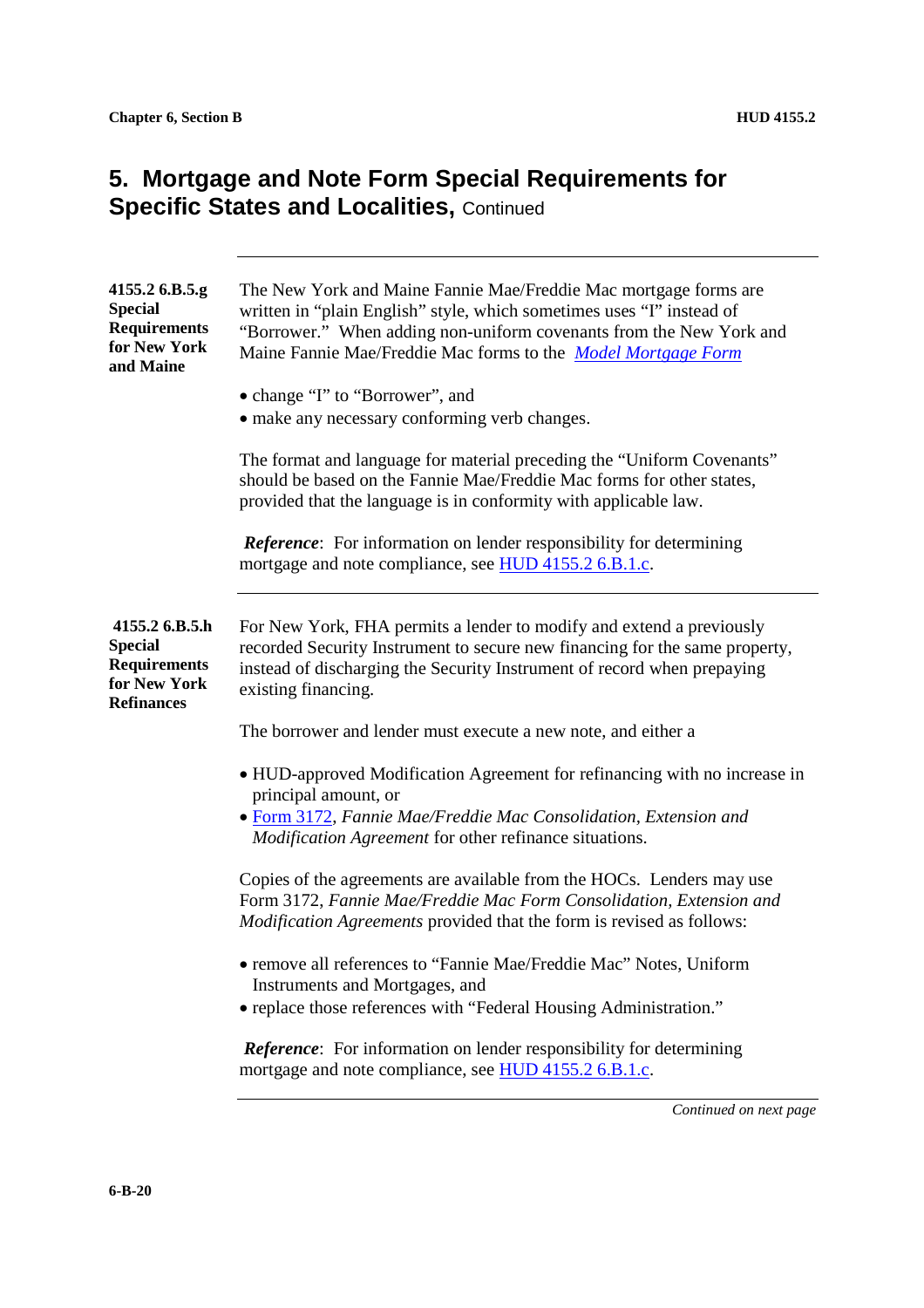| 4155.2 6.B.5.i<br><b>Special</b><br><b>Requirements</b><br>for | The Certificate of Residence is required at the end of the mortgage for<br>Pennsylvania, by 21 P.S. Sec. 625. Use the following format for the<br>Certificate of Residence. |  |
|----------------------------------------------------------------|-----------------------------------------------------------------------------------------------------------------------------------------------------------------------------|--|
| Pennsylvania                                                   | <b>CERTIFICATE OF RESIDENCE</b>                                                                                                                                             |  |
|                                                                | do hereby certify that the correct<br>address of the within-named lender is                                                                                                 |  |
|                                                                | witness my hand this <u>said</u> day<br>of $2$ .                                                                                                                            |  |
|                                                                | Agent of Lender                                                                                                                                                             |  |

*Reference*: For information on lender responsibility for determining mortgage and note compliance, see HUD 4155.2 6.B.1.c.